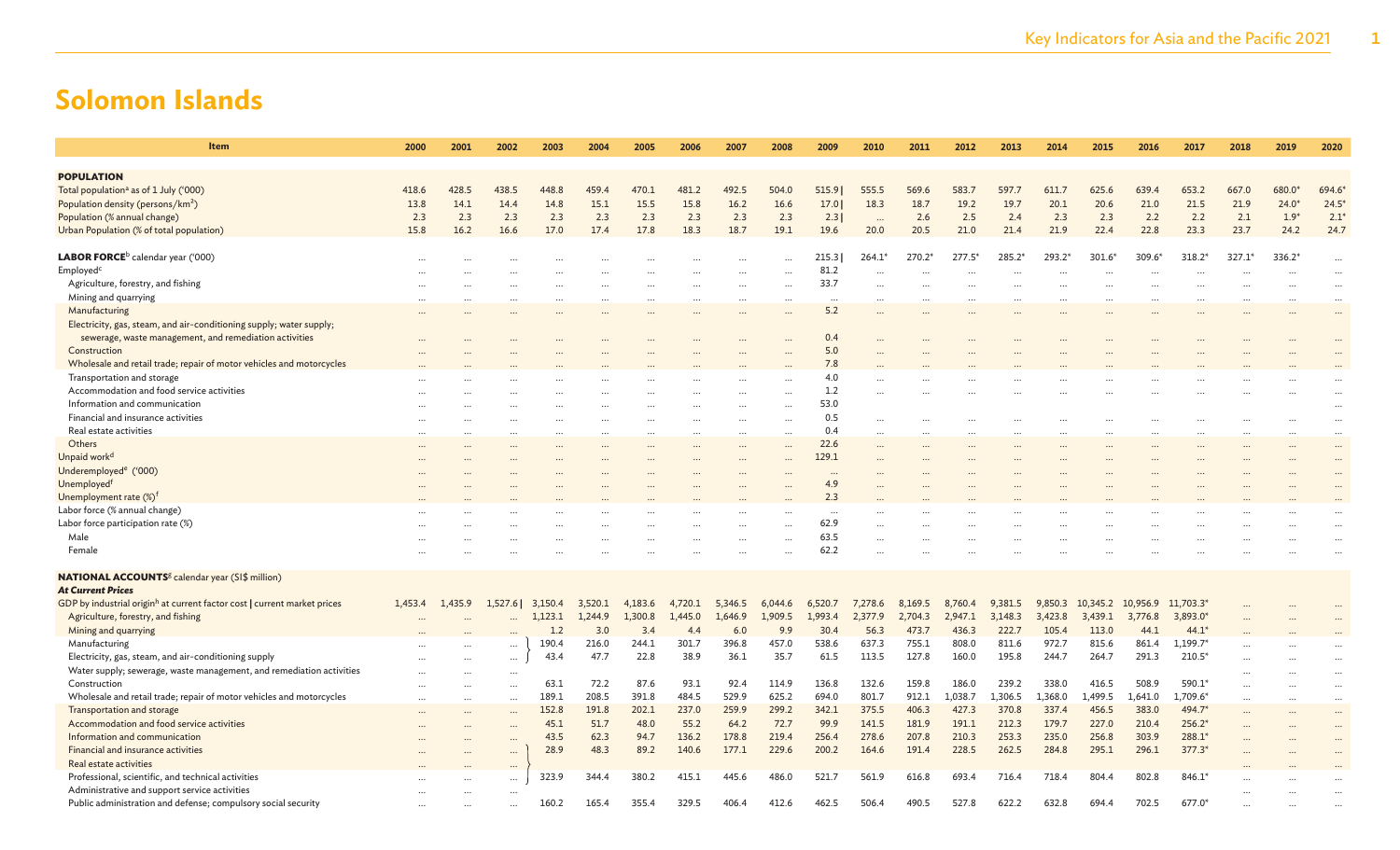| <b>Item</b>                                                                      | 2000     | 2001    | 2002      | 2003      | 2004      | 2005      | 2006     | 2007     | 2008     | 2009                 | 2010     | 2011     | 2012     | 2013     | 2014     | 2015      | 2016     | 2017       | 2018 | 2019                 | 2020                 |
|----------------------------------------------------------------------------------|----------|---------|-----------|-----------|-----------|-----------|----------|----------|----------|----------------------|----------|----------|----------|----------|----------|-----------|----------|------------|------|----------------------|----------------------|
|                                                                                  |          |         |           |           |           |           |          |          |          |                      |          |          |          |          |          |           |          |            |      |                      |                      |
| Education                                                                        |          |         |           | 86.2      | 102.2     | 131.8     | 148.6    | 194.8    | 229.7    | 253.2                | 291.4    | 314.4    | 352.4    | 429.3    | 444.7    | 474.5     | 516.6    | 551.5*     |      |                      |                      |
| Human health and social work activities                                          |          |         |           | 29.6      | 36.1      | 50.5      | 84.8     | 94.5     | 118.2    | 143.4                | 172.8    | 199.1    | 240.8    | 246.8    | 272.6    | 304.8     | 299.6    | 297.6*     |      |                      |                      |
| Arts, entertainment, and recreation                                              |          |         | $\cdots$  |           |           |           |          |          |          |                      |          |          |          |          |          |           |          |            |      |                      |                      |
| Other service activities                                                         |          |         | $\cdots$  | 109.9     | 120.1     | 138.9     | 159.5    | 187.3    | 199.3    | 196.8                | 216.2    | 229.5    | 250.7    | 291.8    | 265.6    | 269.6     | 281.4    | 285.8*     |      |                      |                      |
| Activities of households as employers; undifferentiated goods- and               |          |         |           |           |           |           |          |          |          |                      |          |          |          |          |          |           |          |            |      |                      |                      |
| services-producing activities of households for own use                          |          |         | $\cdots$  |           |           |           |          |          |          |                      |          |          |          |          |          |           |          |            |      |                      |                      |
| Activities of extraterritorial organizations and bodies                          |          |         | $\cdots$  |           |           |           |          |          |          |                      |          |          |          |          |          |           |          |            |      |                      |                      |
| Gross value added at basic prices                                                |          |         |           | 2,590.4   | 2,914.6   | 3,541.3   | 4,074.1  | 4,716.7  | 5,418.9  | 5,930.9              | 6,828.2  | 7,970.5  | 8,698.4  | 9,329.5  | 9,823.6  | 10,331.5  | 10,919.8 | 11,721.3*  |      |                      |                      |
| Taxes less subsidies on production and imports                                   |          |         |           | 71.3      | 82.4      | 84.5      | 87.7     | 108.7    | 121.8    | 127.9                | 129.0    | 186.9    | 222.2    | 228.9    | 220.4    | 227.4     | 239.1    | 242.5*     |      |                      | $\ddot{\phantom{a}}$ |
| Net factor income from abroad                                                    |          |         |           |           |           |           |          |          |          |                      |          |          |          |          |          |           |          | $\ddotsc$  |      | $\ddotsc$            | $\ddotsc$            |
| Less: Imputed bank charges                                                       |          |         |           | $-15.6$   | $-21.4$   | $-35.2$   | $-63.0$  | $-79.4$  | $-123.4$ | $-130.3$             | $-128.5$ | $-134.8$ | $-160.3$ | $-176.8$ | $-193.9$ | $-213.6$  | $-202.0$ | $-260.7*$  |      |                      |                      |
| <b>GNI</b>                                                                       |          |         |           |           |           |           |          |          |          |                      |          |          |          |          |          |           |          |            |      |                      |                      |
|                                                                                  |          |         |           |           |           |           |          |          |          |                      |          |          |          |          |          |           |          |            |      |                      |                      |
| <b>Structure of Output</b> (% of GDP at current basic prices)                    |          |         |           |           |           |           |          |          |          |                      |          |          |          |          |          |           |          |            |      |                      |                      |
| Agriculture                                                                      |          |         |           | 43.4      | 42.7      | 36.7      | 35.5     | 34.9     | 35.2     | 33.6                 | 34.8     | 33.9     | 33.9     | 33.7     | 34.9     | 33.3      | 34.6     | $33.2*$    |      |                      |                      |
| Industry                                                                         |          |         |           | 11.5      | 11.6      | 10.1      | 10.8     | 11.3     | 11.4     | 12.9                 | 13.8     | 19.0     | 18.3     | 15.7     | 16.9     | 15.6      | 15.6     | $17.4*$    |      |                      |                      |
| Services                                                                         |          |         |           | 45.1      | 45.7      | 53.2      | 53.8     | 53.8     | 53.4     | 53.5                 | 51.4     | 47.0     | 47.8     | 50.5     | 48.2     | 51.1      | 49.8     | $49.3*$    |      |                      |                      |
|                                                                                  |          |         |           |           |           |           |          |          |          |                      |          |          |          |          |          |           |          |            |      |                      |                      |
| Expenditure on GDP at current factor cost   current market prices                | 1,453.4  | 1,435.9 | 1,527.6   | 3,150.4   | 3,520.1   | 4,183.6   | 4,720.1  | 5,346.5  | 6,044.6  | 6,520.7              | 7,278.6  | 8,169.5  | 8,760.4  | 9,381.5  | 9,850.3  | 10,345.2  | 10,956.9 | 11,703.3*  |      |                      | $\ddotsc$            |
| Final consumption expenditure                                                    | $\cdots$ |         |           | 2,587.3   | 3,036.6   | 4,097.1   | 4,546.5  | 4,957.5  | 5,733.0  | 6,145.8              | 6,974.3  | 7,065.9  | 7,695.9  | 8,675.2  | 9,298.0  | 9,513.9   | 10,094.7 | 10,381.3*  |      | $\cdots$             | $\ddotsc$            |
| Household final consumption                                                      |          |         |           | 1,928.8   | 2,172.1   | 2,481.8   | 2,805.0  | 3,111.0  | 3,709.1  | 3,973.9              | 4,483.9  | 4,850.8  | 5,225.0  | 5,540.6  | 6,009.5  | 6,146.8   | 6,545.0  | $6,581.9*$ |      |                      | $\ddots$             |
| NPISHs final consumption                                                         |          |         |           | 133.9     | 135.5     | 153.3     | 173.2    | 180.8    | 193.8    | 187.3                | 205.6    | 218.5    | 249.1    | 265.0    | 282.3    | 306.5     | 360.9    | 372.0*     |      |                      |                      |
| Government final consumption                                                     |          |         |           | 524.6     | 729.0     | 1,461.9   | 1,568.2  | 1,665.7  | 1,830.1  | 1,984.7              | 2,284.8  | 1,996.5  | 2,221.7  | 2,869.5  | 3,006.2  | 3,060.5   | 3,188.8  | $3,427.4*$ |      |                      |                      |
| Gross capital formation                                                          |          |         |           |           |           |           |          |          |          |                      |          |          |          |          |          |           |          |            |      |                      |                      |
| Gross fixed capital formation                                                    |          |         |           | 283.3     | 347.5     | 524.7     | 547.0    | 697.0    | 804.7    | 830.0                | 1,299.7  | 1,221.0  | 1,395.2  | 1.464.7  | 1,371.5  | 1,653.5   | 1,743.0  | 1,992.0*   |      |                      |                      |
| Changes in inventories                                                           |          |         |           |           |           |           |          |          |          |                      |          |          | $-120.9$ | $-89.4$  | $-126.7$ | -2.9      | 144.7    | 151.9*     |      |                      |                      |
| Acquisitions less disposals of valuables                                         |          |         |           |           |           |           |          |          |          |                      |          |          |          |          |          |           |          |            |      |                      |                      |
| Exports of goods and services                                                    |          |         |           | 689.7     | 871.5     | 1,136.5   | 1,271.2  | 1,710.4  | 2,089.1  | 1,891.9              | 2,546.0  | 4,077.1  | 4,351.0  | 4,313.0  | 4,170.3  | 4,178.0   | 4,356.0  | 4,484.0*   |      |                      |                      |
| Exports of goods                                                                 |          |         |           | 500.1     | 641.0     | 753.1     | 867.7    | 1,259.2  | 1,631.4  | .328.6               | 1,804.0  | 3,184.1  | 3,475.0  | 3,402.0  | 3,340.3  | 3,330.0   | 3,435.0  | 3,434.0*   |      |                      |                      |
|                                                                                  |          |         | $\ddotsc$ | 189.6     | 230.5     | 383.3     | 403.5    | 451.2    | 457.6    | 563.3                | 742.0    | 893.0    | 876.0    | 911.0    | 830.0    | 848.0     | 921.0    | 1,050.0*   |      | $\ddotsc$            | $\ddotsc$            |
| <b>Exports of services</b>                                                       |          |         |           |           | 1,328.7   |           |          |          |          |                      |          |          |          |          |          |           |          |            |      |                      | $\ddotsc$            |
| Less: Imports of goods and services                                              |          |         |           | 1,064.6   |           | 1,635.0   | 2,006.8  | 2,745.3  | 3,165.2  | 2,772.6              | 4,418.0  | 4,641.6  | 4,787.0  | 5,040.0  | 5,035.2  | 4,951.0   | 5,024.0  | $5,045.0*$ |      | $\ddot{\phantom{a}}$ | $\ddots$             |
| Imports of goods                                                                 |          |         |           | 676.6     | 1,019.5   | 1,184.6   | 1,489.3  | 2,004.9  | 2,267.1  | 1,926.6              | 2,906.0  | 3,219.6  | 3,193.0  | 3,392.0  | 3,387.2  | 3,465.0   | 3,377.0  | 3,332.0*   |      |                      | $\ddots$             |
| Imports of services                                                              |          |         |           | 388.0     | 309.1     | 450.3     | 517.6    | 740.4    | 898.1    | 846.0                | 1,512.0  | 1,422.0  | 1,594.0  | 1,648.0  | 1,648.0  | 1,486.0   | 1,647.0  | 1,713.0*   |      |                      |                      |
| <b>Statistical discrepancy</b>                                                   |          |         |           | 654.8     | 593.2     | 60.4      | 362.3    | 726.9    | 583.0    | 425.5                | 876.6    | 447.1    | 226.0    | 58.0     | 172.0    | $-46.0$   | $-357.0$ | $-261.0*$  |      |                      |                      |
|                                                                                  |          |         |           |           |           |           |          |          |          |                      |          |          |          |          |          |           |          |            |      |                      |                      |
| <b>Structure of Demand</b> (% of GDP at current market prices)                   |          |         |           |           |           |           |          |          |          |                      |          |          |          |          |          |           |          |            |      |                      |                      |
| Household final consumption                                                      |          |         |           | 61.2      | 61.7      | 59.3      | 59.4     | 58.2     | 61.4     | 60.9                 | 61.6     | 59.4     | 59.6     | 59.1     | 61.0     | 59.4      | 59.7     | $56.2*$    |      |                      |                      |
| Government final consumption                                                     |          |         |           | 16.7      | 20.7      | 34.9      | 33.2     | 31.2     | 30.3     | 30.4                 | 31.4     | 24.4     | 25.4     | 30.6     | 30.5     | 29.6      | 29.1     | $29.3*$    |      |                      | $\ddots$             |
| Gross capital formation                                                          |          |         |           | $\ddotsc$ | $\ddotsc$ | $\ddotsc$ | $\cdots$ | $\ddots$ | $\cdots$ | $\ddot{\phantom{a}}$ | $\ddots$ |          | $\ddots$ | $\cdots$ | $\cdots$ | $\ddotsc$ | $\cdots$ | $\cdots$   |      |                      | $\ddotsc$            |
| Changes in inventories                                                           |          |         |           | $\cdots$  | $\sim$    | $\cdots$  | $\cdots$ | $\cdot$  | $\cdots$ | $\cdots$             | $\cdots$ | $\cdots$ | $-1.4$   | $-1.0$   | $-1.3$   | $\cdots$  | 1.3      | $1.3*$     | .    | $\cdots$             | $\ddotsc$            |
| Exports of goods and services                                                    |          |         |           | 21.9      | 24.8      | 27.2      | 26.9     | 32.0     | 34.6     | 29.0                 | 35.0     | 49.9     | 49.7     | 46.0     | 42.3     | 40.4      | 39.8     | $38.3*$    |      |                      | $\ddotsc$            |
| Imports of goods and services                                                    |          |         |           | 33.8      | 37.7      | 39.1      | 42.5     | 51.3     | 52.4     | 42.5                 | 60.7     | 56.8     | 54.6     | 53.7     | 51.1     | 47.9      | 45.9     | $43.1*$    |      |                      |                      |
| <b>Statistical discrepancy</b>                                                   |          |         |           | 20.8      | 16.9      | 1.4       | 7.7      | 13.6     | 9.6      | 6.5                  | 12.0     | 5.5      | 2.6      | 0.6      | 1.7      | $-0.4$    | $-3.3$   | $-2.2*$    |      |                      |                      |
|                                                                                  |          |         |           |           |           |           |          |          |          |                      |          |          |          |          |          |           |          |            |      |                      |                      |
| <b>At Constant Prices</b>                                                        |          |         |           |           |           |           |          |          |          |                      |          |          |          |          |          |           |          |            |      |                      |                      |
| GDP by industrial origin <sup>h</sup> at 1985 factor cost   constant 2012 prices | 291.1    | 267.9   | 260.5     | 5,326.1   | 5,735.3   | 6,157.4   | 6,412.1  | 6.645.5  | 7,059.3  | 7,261.5              | 7,966.5  | 8,558.4  | 8,760.4  | 9,227.5  | 9,324.3  | 9,456.5   | 10,011.9 | 10,547.2*  |      |                      |                      |
| Agriculture, forestry, and fishing                                               | 123.1    | 118.8   | 124.51    | 2.069.4   | 2.182.6   | 2.174.3   | 2.236.9  | 2.185.4  | 2.475.2  | 2,501.6              | 2,826.3  | 2,939.6  | 2.947.1  | 2,810.3  | 2,999.1  | 3,053.8   | 3,228.6  | 3.345.6*   |      |                      |                      |
| Mining and quarrying                                                             | 9.3      | 0.1     | 0.1       | 2.6       | 5.6       | 5.3       | 3.9      | 6.2      | 17.8     | 38.1                 | 53.9     | 436.3    | 436.3    | 251.7    | 103.3    | 112.3     | 48.7     | $48.0*$    |      |                      |                      |
|                                                                                  |          |         |           |           |           |           |          |          |          |                      |          |          |          |          |          |           |          |            |      |                      |                      |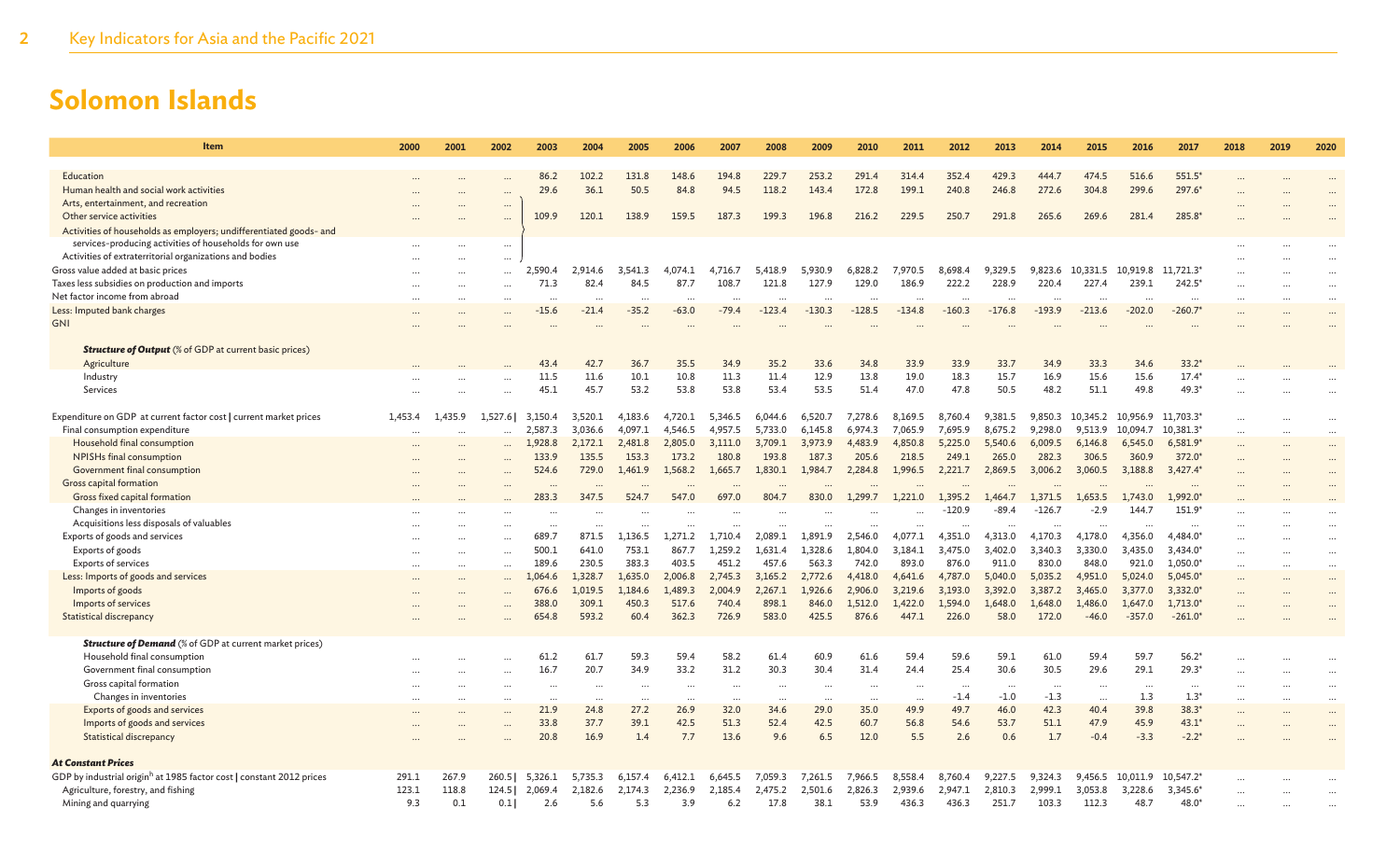| Item                                                                 | 2000     | 2001     | 2002     | 2003      | 2004    | 2005       | 2006     | 2007     | 2008     | 2009     | 2010     | 2011     | 2012     | 2013     | 2014     | 2015     | 2016     | 2017        | 2018   | 2019     | 2020     |
|----------------------------------------------------------------------|----------|----------|----------|-----------|---------|------------|----------|----------|----------|----------|----------|----------|----------|----------|----------|----------|----------|-------------|--------|----------|----------|
|                                                                      |          |          |          |           |         |            |          |          |          |          |          |          |          |          |          |          |          |             |        |          |          |
| Manufacturing                                                        | 13.9     | 11.2     | 10.6     | 564.6     | 567.9   | 534.0      | 591.2    | 725.3    | 712.9    | 712.9    | 773.7    | 791.3    | 808.0    | 798.6    | 706.3    | 618.7    | 690.2    | $814.1*$    |        |          |          |
| Electricity, gas, steam, and air-conditioning supply                 | 5.0      | 4.5      | 4.61     | 101.7     | 104.6   | 104.4      | 128.0    | 55.1     | 154.1    | 120.4    | 211.7    | 188.3    | 160.0    | 186.4    | 194.4    | 187.8    | 198.0    | 193.2*      |        |          |          |
| Water supply; sewerage, waste management, and remediation activities |          |          |          |           |         |            |          |          |          |          |          |          |          |          |          |          |          |             |        |          |          |
| Construction                                                         | 7.1      | 6.8      | 6.2      | 230.6     | 184.9   | 189.2      | 203.2    | 222.7    | 236.6    | 246.9    | 226.9    | 189.2    | 186.0    | 239.7    | 278.6    | 311.2    | 346.6    | 362.6*      |        |          |          |
| Wholesale and retail trade; repair of motor vehicles and motorcycles | 28.1     | 24.8     | 27.2     | 669.3     | 771.8   | 763.4      | 826.1    | 930.3    | 915.5    | 976.6    | 997.2    | 1,007.3  | .,038.7  | 1,284.4  | 1,336.4  | ,327.2   | ,405.3   | $1,472.2*$  |        |          |          |
| Transportation and storage <sup>i</sup>                              | 12.3     | 10.1     | 11.2     | 298.8     | 347.6   | 343.8      | 372.0    | 382.7    | 376.6    | 401.8    | 410.3    | 414.4    | 427.3    | 528.4    | 549.8    | 546.0    | 578.1    | 605.6*      |        |          |          |
| Accommodation and food service activities                            | $\ddots$ | $\cdots$ | $\ldots$ | 79.6      | 104.5   | 101.5      | 110.8    | 114.6    | 109.3    | 134.4    | 168.5    | 175.8    | 191.1    | 185.7    | 179.9    | 205.3    | 199.5    | 230.2*      |        |          |          |
| Information and communication                                        | $\ddots$ | $\cdots$ | $\cdots$ | 78.2      | 103.9   | 112.9      | 139.5    | 159.9    | 169.5    | 174.5    | 192.5    | 205.6    | 210.3    | 253.3    | 235.0    | 201.3    | 238.3    | 225.9*      |        |          |          |
| Financial and insurance activities                                   | 15.9     | 15.4     | 15.2     | 30.1      | 45.2    | 103.0      | 120.2    | 144.2    | 136.4    | 139.9    | 179.1    | 198.5    | 228.5    | 243.7    | 256.8    | 278.3    | 318.9    | 319.5*      |        |          |          |
| Professional, scientific, and technical activities                   | $\cdots$ | $\cdots$ | $\cdots$ | 472.9     | 484.3   | 512.8      | 543.1    | 567.9    | 587.2    | 608.9    | 637.2    | 668.9    | 693.4    | 728.1    | 749.7    | 774.5    | 824.8    | 860.1       |        |          | $\cdots$ |
| Administrative and support service activities                        | $\cdots$ |          | $\cdots$ |           |         |            |          |          |          |          |          |          |          |          |          |          |          |             |        |          | $\cdots$ |
| Real estate activities                                               | $\cdots$ |          | $\cdots$ |           |         |            |          |          |          |          |          |          |          |          |          |          |          |             |        |          | $\cdots$ |
| Public administration and defense; compulsory social security        |          |          | $\cdots$ | 277.0     | 294.7   | 581.4      | 497.1    | 557.9    | 517.6    | 517.9    | 543.8    | 511.6    | 527.8    | 674.3    | 689.6    | 758.5    | 775.3    | 795.0*      |        |          |          |
| Education                                                            |          |          |          | 198.8     | 220.3   | 250.5      | 255.2    | 285.5    | 302.4    | 314.2    | 320.0    | 334.8    | 352.4    | 431.8    | 446.8    | 472.2    | 526.3    | 589.8*      |        |          |          |
| Human health and social work activities                              | $\cdots$ |          |          | 137.4     | 156.3   | 164.7      | 231.9    | 206.2    | 211.2    | 216.1    | 221.4    | 236.9    | 240.8    | 256.7    | 288.1    | 327.3    | 363.6    | 403.0*      |        |          |          |
| Arts, entertainment, and recreation                                  | 76.4     | 76.2     | 60.9     | 203.3     | 207.4   | 215.4      | 218.2    | 223.3    | 228.5    | 233.9    | 239.4    | 245.0    | 250.7    | 291.2    | 253.8    | 236.7    | 238.5    | 237.2*      |        |          |          |
| Other service activities                                             |          |          |          |           |         |            |          |          |          |          |          |          |          |          |          |          |          |             |        |          |          |
| Activities of households as employers; undifferentiated goods- and   |          |          |          |           |         |            |          |          |          |          |          |          |          |          |          |          |          |             |        |          |          |
| services-producing activities of households for own use              |          |          |          |           |         |            |          |          |          |          |          |          |          |          |          |          |          |             |        |          |          |
| Activities of extraterritorial organizations and bodies              | $\ddots$ |          |          |           |         |            |          |          |          |          |          |          |          |          |          |          |          | $\cdots$    |        |          |          |
| Gross value added at basic prices                                    |          |          |          | 5,414.3   | 5,781.6 | 6,156.6    | 6,477.3  | 6,767.2  | 7,150.8  | 7,338.1  | 8,001.9  | 8,543.5  | 8,698.4  | 9,164.3  | 9,267.6  | 9,411.1  | 9,980.7  | 10,502.0    |        |          |          |
| Taxes less subsidies on production and imports                       |          |          |          | 124.8     | 134.7   | 125.4      | 119.5    | 135.6    | 141.3    | 141.5    | 141.0    | 195.9    | 222.2    | 234.1    | 236.8    | 240.5    | 255.0    | 268.3       |        |          |          |
| Net factor income from abroad                                        |          |          |          |           |         |            |          |          |          |          |          |          |          |          |          |          |          | $\cdots$    |        |          |          |
| Less: Imputed bank charges                                           |          |          |          | $-22.3$   | $-31.7$ | $-72.2$    | $-84.3$  | $-101.2$ | $-95.7$  | $-98.1$  | $-125.6$ | $-139.2$ | $-160.3$ | $-171.0$ | $-180.2$ | $-195.2$ | $-223.8$ | $-224.2*$   |        |          |          |
| <b>GNI</b>                                                           |          |          |          |           |         |            |          |          |          |          |          |          |          |          |          |          |          |             |        |          |          |
|                                                                      |          |          |          |           |         |            |          |          |          |          |          |          |          |          |          |          |          |             |        |          |          |
| <b>Growth of Output</b> (% annual change)                            |          |          |          |           |         |            |          |          |          |          |          |          |          |          |          |          |          |             |        |          |          |
| GDP                                                                  | $-14.2$  | $-8.0$   | $-2.8$   |           | 7.7     | 7.4        | 4.1      | 3.6      | 6.2      | 2.9      | 9.7      | 7.4      | 2.4      | 5.3      | 1.0      | 1.4      | 5.9      | $5.3*$      | $3.0*$ | $1.2*$   | $-4.5'$  |
| Agriculture                                                          | $-17.1$  | $-3.5$   | 4.8      | $\cdots$  | 5.5     | $-0.4$     | 2.9      | $-2.3$   | 13.3     | 1.1      | 13.0     | 4.0      | 0.3      | $-4.6$   | 6.7      | 1.8      | 5.7      | $3.6*$      | $2.1*$ | $-2.9*$  | $-4.5*$  |
| Industry                                                             | $-29.7$  | $-36.2$  | $-4.5$   | $\cdots$  | $-4.1$  | $-3.5$     | 11.2     | 9.0      | 11.1     | $-0.3$   | 13.2     | 26.8     | $-0.9$   | $-7.2$   | $-13.1$  | $-4.1$   | 4.3      | $10.5*$     | $9.0*$ | $5.6*$   | $-6.1*$  |
| Services                                                             | $-5.7$   | $-4.6$   | $-9.5$   | $\ddotsc$ | 11.9    | 15.1       | 5.2      | 7.8      | $-0.5$   | 4.6      | 5.1      | 2.3      | 4.1      | 17.2     | 2.2      | 2.8      | 6.7      | $4.9*$      | $2.0*$ | $2.5*$   | $-4.1*$  |
|                                                                      |          |          |          |           |         |            |          |          |          |          |          |          |          |          |          |          |          |             |        |          |          |
| Expenditure on GDP at 1985 factor cost   constant 2012 prices        | 291.1    | 267.9    | 260.5    | 5,326.1   | 5,735.3 | 6,157.4    | 6,412.1  | 6,645.5  | 7,059.3  | 7,261.5  | 7,966.5  | 8,558.4  | 8,760.4  | 9,227.5  | 9,324.3  | 9,456.5  | 10,011.9 | $10,547.2*$ |        |          |          |
| Final consumption expenditure                                        |          |          |          | 4,707.2   | 5,301.3 | 6,883.6    | 7,060.0  | 7,325.5  | 7,453.7  | 7,387.0  | 8,052.3  | 7,754.5  | 7,695.9  | 8,502.7  | 8,764.0  | 9,042.6  | 9,380.5  | $9,537.1*$  |        |          |          |
| Household final consumption                                          |          |          |          | 3,338.2   | 3,553.9 | 3,884.6    | 4,046.0  | 4.367.3  | 4,549.1  | 4,478.0  | 4,868.5  | 5,070.4  | 5,225.0  | 5,417.7  | 5,583.2  | 5,720.1  | 5.922.2  | 5,924.9*    |        |          |          |
| NPISHs final consumption                                             |          |          |          | 212.2     | 200.6   | 206.1      | 211.7    | 217.5    | 223.5    | 229.6    | 236.0    | 242.4    | 249.1    | 255.7    | 262.5    | 262.0    | 269.5    | 270.9*      |        |          |          |
| Government final consumption                                         |          |          |          | 1,156.8   | 1,546.9 | 2,792.9    | 2,802.3  | 2,740.7  | 2,681.1  | 2,679.4  | 2,947.8  | 2,441.6  | 2,221.7  | 2,829.3  | 2,918.4  | 3,060.5  | 3,188.8  | $3,341.4*$  |        |          |          |
| Gross capital formation                                              |          |          |          |           |         |            |          |          |          |          |          |          |          |          |          |          |          |             |        |          |          |
| Gross fixed capital formation                                        |          |          |          | 527.4     | 607.7   | 1.038.9    | 1,049.3  | 1,207.3  | 1,256.1  | 1,220.5  | 2,259.9  | 1,330.6  | 1,395.2  | 1,358.3  | 1,267.9  | 1,520.5  | 1,595.6  | 1,809.5*    |        |          |          |
| Changes in inventories                                               |          |          | $\cdots$ |           |         |            |          |          |          |          |          |          | $-121.0$ | $-126.0$ | $-119.0$ | $-116.0$ | $-122.0$ | $-132.0*$   |        | $\cdots$ |          |
| Acquisitions less disposals of valuables                             |          |          |          |           |         |            |          |          |          |          |          |          |          |          |          |          |          |             |        |          |          |
| Exports of goods and services                                        |          |          |          | 1,755.0   | 1,859.1 | 2,032.3    | 2,065.0  | 2,401.1  | 2,648.6  | 2,177.6  | 2,890.2  | 3,817.1  | 4,351.0  | 4,126.1  | 3,659.4  | 3,422.8  | 3,789.1  | 3,984.8*    |        |          |          |
| Exports of goods                                                     |          |          |          | 1,486.0   | 1,500.0 | 1,588.6    | 1,551.8  | 1,840.9  | 2,119.4  | 1,546.1  | 1.945.6  | 2,862.8  | 3,475.0  | 3,266.8  | 2,883.2  | 2,671.8  | 2,979.2  | $3.054.3*$  |        |          |          |
| <b>Exports of services</b>                                           |          |          |          | 269.1     | 359.1   | 443.7      | 513.2    | 560.2    | 529.2    | 631.5    | 944.6    | 954.3    | 876.0    | 859.4    | 776.2    | 751.0    | 809.9    | 930.5*      |        |          |          |
| Less: Imports of goods and services                                  |          |          |          | 1,812.0   | 2,367.7 | 2,706.7    | 3,383.8  | 4,335.4  | 4,020.0  | 3,312.6  | 5,042.8  | 4,693.1  | 4,787.0  | 4,816.6  | 4,715.2  | 4,751.8  | 4,947.4  | 4,802.7*    |        |          |          |
| Imports of goods                                                     |          |          |          | 1.535.0   | 2,010.5 | 2.170.9    | 2,469.2  | 3,110.9  | 2,826.4  | 2,256.5  | 3,173.4  | 3,114.4  | 3,193.0  | 3,241.7  | 3,172.0  | 3,325.6  | 3,325.5  | $3.172.0*$  |        |          |          |
| Imports of services                                                  |          |          |          | 277.0     | 357.2   | 535.9      | 914.6    | 1.224.5  | 1.193.5  | 1,056.2  | 1.869.3  | 1.578.7  | 1.594.0  | 1.575.0  | 1.543.3  | 1,426.2  | 1.621.9  | 1.630.7*    |        |          |          |
| Statistical discrepancy                                              |          |          |          | 148.4     | 334.9   | $-1.090.7$ | $-378.4$ | 47.0     | $-279.2$ | $-211.0$ | $-193.1$ | 349.3    | 226.2    | 183.0    | 467.0    | 338.4    | 316.0    | 150.6*      |        |          |          |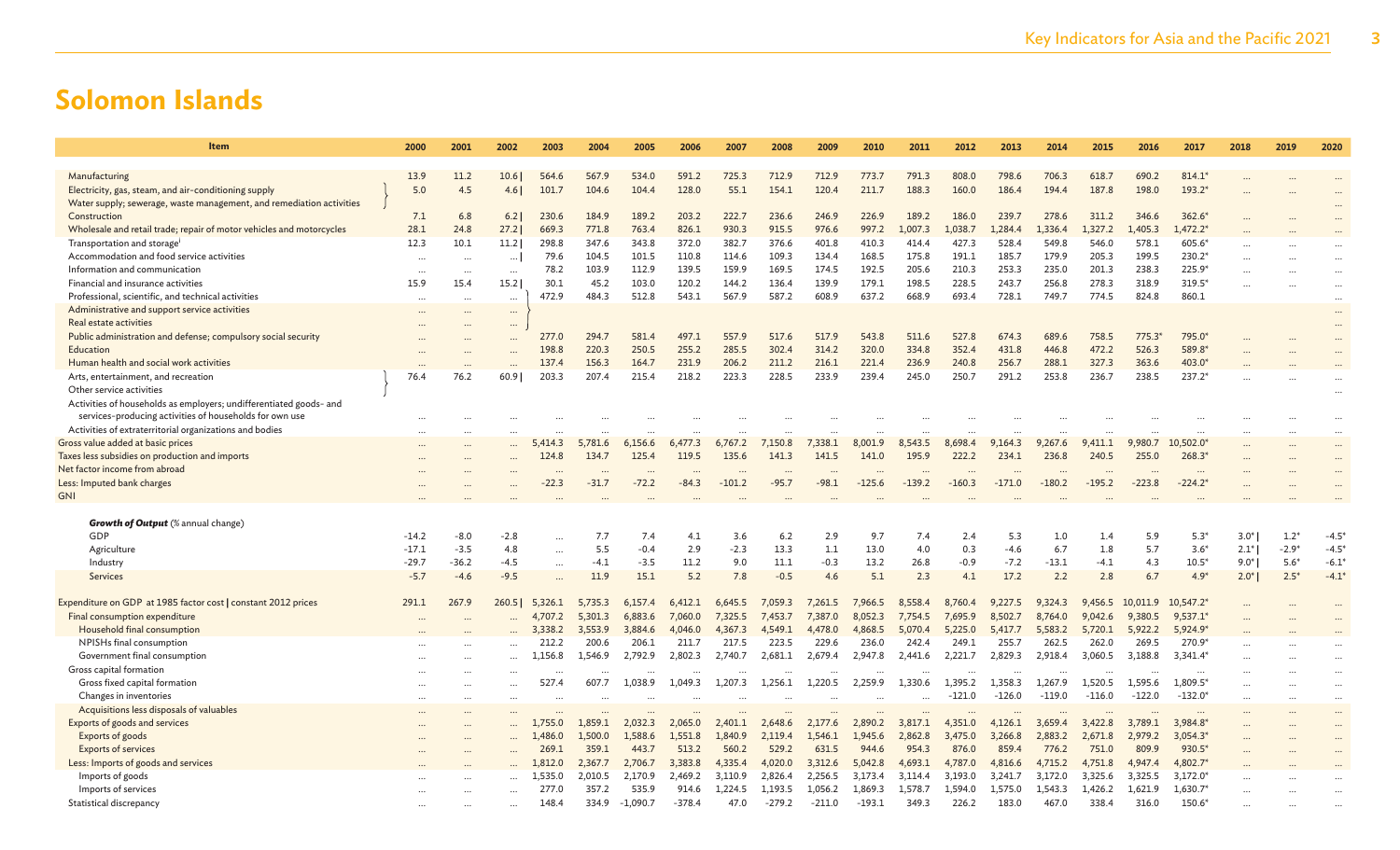| <b>Growth of Demand</b> (% of annual change)<br>Household final consumption<br>6.5<br>9.3<br>7.9<br>4.2<br>8.7<br>4.1<br>3.0<br>3.7<br>3.1<br>2.5<br>3.5<br>$0.0*$<br>4.2<br>$-1.6$<br>33.7<br>80.5<br>$-2.2$<br>$-2.2$<br>$-0.1$<br>10.0<br>$-17.2$<br>27.3<br>3.1<br>4.9<br>$4.8*$<br>Government final consumption<br>0.3<br>$-9.0$<br>4.2<br><b>Gross capital formation</b><br>15.2<br>71.0<br>15.1<br>$-2.8$<br>85.2<br>$-41.1$<br>$-2.6$<br>$-6.7$<br>19.9<br>4.9<br>$13.4*$<br>1.0<br>4.0<br>4.9<br>$-17.8$<br>32.7<br>32.1<br>$5.2*$<br>Exports of goods and services<br>5.9<br>9.3<br>1.6<br>16.3<br>10.3<br>$-5.2$<br>$-11.3$<br>$-6.5$<br>10.7<br>14.0<br>52.2<br>25.0<br>28.1<br>$-7.3$<br>$-2.1$<br>$-2.9*$<br>Imports of goods and services<br>30.7<br>14.3<br>$-17.6$<br>$-6.9$<br>2.0<br>0.6<br>0.8<br>4.1<br>At Current Factor Cost   Current Market Prices (SI\$)<br>Per capita GDP<br>13,922.8 14,472.1 15,023.0 15,290.3 15,566.1 15,981.2 16,546.5<br>3,471.7<br>3,483.5<br>6,887.7<br>7,460.0<br>8,594.4<br>9,399.2 10,320.3 11,310.0 11,826.9 12,796.7<br>3,351.2<br><b>PRODUCTION INDEX</b><br>91.1<br>87.5<br>89.4<br>127.6<br>132.8<br>128.9<br>96.2<br>92.9<br>98.7<br>100.2<br>102.9<br>104.4<br>105.5<br>Agriculturek; 2014-2016 = 100<br>92.4<br>104.2<br>116.9<br>119.4<br>94.6<br>96.5<br>101.1<br><b>ENERGY</b> annual values<br>Electricity (kWh million)<br>56.9<br>57.1<br>57.8<br>56.4<br>67.1<br>68.0<br>77.0<br>78.4<br>75.5<br>79.1<br>75.3<br>81.1<br>84.0<br>85.6<br>92.5<br>97.0<br>99.1<br>98.9<br>Production<br>74.7<br>94.8<br>62.2<br>56.1<br>49.7<br>50.4<br>57.2<br>53.9<br>55.1<br>59.6<br>70.7<br>55.9<br>55.2<br>61.5<br>71.6<br>78.3<br>78.2<br>54.8<br>57.4<br>60.9<br>67.0<br>67.0<br>74.0<br>76.9<br>Consumption<br>Retail prices (SI\$/L)<br>11.1<br>7.6<br>8.9<br>8.6<br>Gasoline, premium<br>6.6<br>9.4<br>7.9<br>9.2<br>11.6<br>11.0<br>10.9<br>8.7<br>8.0<br>7.4<br>7.3<br>7.6<br>6.6<br>10.3<br>8.1<br>9.3<br>11.9<br>11.3<br>11.2<br>11.2<br>8.5<br>7.8<br>9.2<br>9.0<br>Diesel<br><b>PRICE INDEXES</b> <sup>m</sup> period averages<br>103.5<br>Consumer (National); Q4 1992   Q4 2005   2017 = 100<br>223.3<br>287.6<br>369.0<br>89.8<br>99.0<br>99.5<br>100.0<br>105.2<br>207.4<br>244.2<br>268.5<br>308.2<br>342.8<br>136.7<br>146.5<br>79.0<br>84.8<br>94.6<br>99.6<br>101.9<br>101.5<br>Food and nonalcoholic beverages <sup>n</sup><br>159.4<br>90.1<br>97.9<br>100.3<br>103.5<br>100.4<br>100.9<br>100.0<br>142.5<br>94.0<br>Alcoholic beverages, tobacco, and narcotics <sup>o</sup><br>58.7<br>64.3<br>80.9<br>82.3<br>91.9<br>112.1<br>119.7<br>124.2<br>132.0<br>49.1<br>56.4<br>100.0<br><br>Clothing and footwear<br>82.3<br>83.9<br>92.1<br>104.6<br>103.9<br>100.0<br>100.1<br>100.2<br>119.7<br>128.8<br>83.3<br>95.9<br>$\cdots$<br>$\cdots$<br>$\cdots$<br>100.7<br>Housing, water, electricity, gas, and other fuels <sup>p</sup><br>148.3<br>149.3<br>57.2<br>68.5<br>79.8<br>92.7<br>101.0<br>99.2<br>100.0<br>102.2<br>108.0<br>$\cdots$<br>$\cdots$<br>$\cdots$<br>Furnishings, household equipment, and routine household maintenance <sup>q</sup><br>96.5<br>136.2<br>151.1<br>93.6<br>98.0<br>102.3<br>100.8<br>101.8<br>103.2<br>102.6<br>100.0<br>98.6<br>$\cdots$<br>$\cdots$<br>$\cdots$<br><br><b>Health</b> <sup>r</sup><br>84.9<br>93.2<br>99.4<br>117.3<br>112.2<br>56.5<br>55.9<br>71.9<br>78.0<br>100.0<br>100.0<br>100.0<br>$\cdots$<br><br>$\ddotsc$<br>$\ddotsc$<br>$\ddotsc$<br><br><br>98.0<br>97.3<br>97.3<br>103.6<br>125.5<br>131.3<br>90.3<br>98.0<br>100.0<br>101.2<br>100.0<br>104.3<br>Transport<br>$\cdots$<br><br><br>$\cdots$<br><br><br>119.7<br>78.4<br>78.4<br>78.4<br>100.0<br>100.0<br>100.0<br>100.0<br>Communication<br>84.2<br>100.0<br>$\cdots$<br>$\cdots$<br><br>$\cdots$<br>$\cdots$<br>$\ddot{\phantom{a}}$<br>87.5<br>87.5<br>99.6<br>100.0<br>100.8<br>Recreation and culture<br>81.1<br>83.0<br>87.5<br>96.1<br>100.0<br>$\cdots$<br>$\cdots$<br>89.1<br>89.6<br>83.9<br>88.1<br>94.2<br>94.2<br>122.7<br>128.5<br>Education<br>85.5<br>100.0<br>$\cdots$<br>$\ddots$<br>Restaurants and hotels<br>69.7<br>80.5<br>89.2<br>95.1<br>96.1<br>96.1<br>96.1<br>100.0<br>104.6<br>103.4<br>$\cdots$<br>$\cdots$<br>155.1<br>99.5<br>103.2<br>108.6<br>111.3<br>116.9<br>110.7<br>100.0<br>99.0<br>99.5<br>Miscellaneous goods and services<br>143.9<br>114.9<br>$\cdots$<br>$\cdots$<br><br>$\cdots$<br>Implicit GDP deflator; 1985   2012 = 100<br>499.3<br>535.9<br>586.3<br>59.2<br>67.9<br>73.6<br>85.6<br>89.8<br>91.4<br>95.5<br>100.0<br>101.7<br>105.6<br>109.4<br>109.4<br>111.0<br>61.4<br>80.5<br>$\cdots$<br>$\ddotsc$<br>Price Indexes (% annual change)<br>7.7<br>9.3<br>10.0<br>7.1<br>11.2<br>5.3<br>Consumer price index (national)<br>7.1<br>7.2<br>7.6<br>7.1<br>0.9<br>7.4<br>5.9<br>5.3<br>$-0.6$<br>0.5<br>0.5<br>3.5<br>1.6<br>$\cdots$<br>3.2<br>11.9<br>4.4<br>2.4<br>0.5<br>$-0.9$<br>1.9<br>Food and nonalcoholic beverages price index (national) <sup>n</sup><br>$-2.9$<br>4.1<br>$-3.0$<br>$-0.4$<br>$\cdots$<br>$\cdots$<br>$\cdots$<br>$\cdots$<br>$\cdots$<br>$\cdots$<br>$\cdots$<br>$\cdots$<br>$\cdots$<br>3.9<br>Implicit GDP deflator<br>6.9<br>7.3<br>3.8<br>10.7<br>8.3<br>9.3<br>4.9<br>1.7<br>4.5<br>4.8<br>1.7<br>3.6<br>0.0<br>1.4<br>9.4<br>6.4<br><b>MONEY AND INTEREST RATES</b> as of end of period (SI\$ million)<br>861.2<br>Foreign assets (net)<br>144.2<br>100.2<br>141.9<br>278.5<br>588.7<br>778.2<br>969.9<br>844.6<br>1,232.9<br>1,993.5<br>2,865.9<br>3,826.9<br>4,156.9<br>4,583.3<br>4,781.3<br>5,392.9<br>3,424.8<br>3,783.8<br>4,173.2<br>5,052.4<br>Domestic claims<br>464.7<br>506.9<br>498.9<br>345.1<br>659.2<br>968.9<br>368.1<br>331.0<br>1,491.8<br>457.0<br>437.9<br>1.327.2<br>1,210.4<br>870.7<br>277.5<br>180.0<br>683.3<br>1,225.5<br>1,184.5<br>1,215.0<br>1,500.5<br>259.1<br>281.5<br>305.0<br>81.8<br>22.7<br>Claims on central government (net)<br>253.8<br>$-12.6$<br>$-54.2$<br>37.9<br>$-26.4$<br>$-307.9$<br>-865.6<br>$-1,042.7$<br>-1,328.2<br>$-1,425.8$<br>-1,352.1<br>-1,047.8<br>$-1,283.5$<br>$-1,137.2$<br>$-1,148.0$<br>-1,227.7 | Item | 2000 | 2001 | 2002 | 2003 | 2004 | 2005 | 2006 | 2007 | 2008 | 2009 | 2010 | 2011 | 2012 | 2013 | 2014 | 2015 | 2016 | 2017 | 2018 | 2019 | 2020 |
|-----------------------------------------------------------------------------------------------------------------------------------------------------------------------------------------------------------------------------------------------------------------------------------------------------------------------------------------------------------------------------------------------------------------------------------------------------------------------------------------------------------------------------------------------------------------------------------------------------------------------------------------------------------------------------------------------------------------------------------------------------------------------------------------------------------------------------------------------------------------------------------------------------------------------------------------------------------------------------------------------------------------------------------------------------------------------------------------------------------------------------------------------------------------------------------------------------------------------------------------------------------------------------------------------------------------------------------------------------------------------------------------------------------------------------------------------------------------------------------------------------------------------------------------------------------------------------------------------------------------------------------------------------------------------------------------------------------------------------------------------------------------------------------------------------------------------------------------------------------------------------------------------------------------------------------------------------------------------------------------------------------------------------------------------------------------------------------------------------------------------------------------------------------------------------------------------------------------------------------------------------------------------------------------------------------------------------------------------------------------------------------------------------------------------------------------------------------------------------------------------------------------------------------------------------------------------------------------------------------------------------------------------------------------------------------------------------------------------------------------------------------------------------------------------------------------------------------------------------------------------------------------------------------------------------------------------------------------------------------------------------------------------------------------------------------------------------------------------------------------------------------------------------------------------------------------------------------------------------------------------------------------------------------------------------------------------------------------------------------------------------------------------------------------------------------------------------------------------------------------------------------------------------------------------------------------------------------------------------------------------------------------------------------------------------------------------------------------------------------------------------------------------------------------------------------------------------------------------------------------------------------------------------------------------------------------------------------------------------------------------------------------------------------------------------------------------------------------------------------------------------------------------------------------------------------------------------------------------------------------------------------------------------------------------------------------------------------------------------------------------------------------------------------------------------------------------------------------------------------------------------------------------------------------------------------------------------------------------------------------------------------------------------------------------------------------------------------------------------------------------------------------------------------------------------------------------------------------------------------------------------------------------------------------------------------------------------------------------------------------------------------------------------------------------------------------------------------------------------------------------------------------------------------------------------------------------------------------------------------------------------------------------------------------------------------------------------------------------------------------------------------------------------------------------------------------------------------------------------------------------------------------------------------------------------------------------------------------------------------------------------------------------------------------------------------------------------------------------------------------------------------------------------------------------------------------------------------------------------------------------------------------------------------------------------------------------------------------------------------------------------------------------------------------------------------------------------------------------------------------------------------------------------------|------|------|------|------|------|------|------|------|------|------|------|------|------|------|------|------|------|------|------|------|------|------|
|                                                                                                                                                                                                                                                                                                                                                                                                                                                                                                                                                                                                                                                                                                                                                                                                                                                                                                                                                                                                                                                                                                                                                                                                                                                                                                                                                                                                                                                                                                                                                                                                                                                                                                                                                                                                                                                                                                                                                                                                                                                                                                                                                                                                                                                                                                                                                                                                                                                                                                                                                                                                                                                                                                                                                                                                                                                                                                                                                                                                                                                                                                                                                                                                                                                                                                                                                                                                                                                                                                                                                                                                                                                                                                                                                                                                                                                                                                                                                                                                                                                                                                                                                                                                                                                                                                                                                                                                                                                                                                                                                                                                                                                                                                                                                                                                                                                                                                                                                                                                                                                                                                                                                                                                                                                                                                                                                                                                                                                                                                                                                                                                                                                                                                                                                                                                                                                                                                                                                                                                                                                                                                                                                           |      |      |      |      |      |      |      |      |      |      |      |      |      |      |      |      |      |      |      |      |      |      |
|                                                                                                                                                                                                                                                                                                                                                                                                                                                                                                                                                                                                                                                                                                                                                                                                                                                                                                                                                                                                                                                                                                                                                                                                                                                                                                                                                                                                                                                                                                                                                                                                                                                                                                                                                                                                                                                                                                                                                                                                                                                                                                                                                                                                                                                                                                                                                                                                                                                                                                                                                                                                                                                                                                                                                                                                                                                                                                                                                                                                                                                                                                                                                                                                                                                                                                                                                                                                                                                                                                                                                                                                                                                                                                                                                                                                                                                                                                                                                                                                                                                                                                                                                                                                                                                                                                                                                                                                                                                                                                                                                                                                                                                                                                                                                                                                                                                                                                                                                                                                                                                                                                                                                                                                                                                                                                                                                                                                                                                                                                                                                                                                                                                                                                                                                                                                                                                                                                                                                                                                                                                                                                                                                           |      |      |      |      |      |      |      |      |      |      |      |      |      |      |      |      |      |      |      |      |      |      |
|                                                                                                                                                                                                                                                                                                                                                                                                                                                                                                                                                                                                                                                                                                                                                                                                                                                                                                                                                                                                                                                                                                                                                                                                                                                                                                                                                                                                                                                                                                                                                                                                                                                                                                                                                                                                                                                                                                                                                                                                                                                                                                                                                                                                                                                                                                                                                                                                                                                                                                                                                                                                                                                                                                                                                                                                                                                                                                                                                                                                                                                                                                                                                                                                                                                                                                                                                                                                                                                                                                                                                                                                                                                                                                                                                                                                                                                                                                                                                                                                                                                                                                                                                                                                                                                                                                                                                                                                                                                                                                                                                                                                                                                                                                                                                                                                                                                                                                                                                                                                                                                                                                                                                                                                                                                                                                                                                                                                                                                                                                                                                                                                                                                                                                                                                                                                                                                                                                                                                                                                                                                                                                                                                           |      |      |      |      |      |      |      |      |      |      |      |      |      |      |      |      |      |      |      |      |      |      |
|                                                                                                                                                                                                                                                                                                                                                                                                                                                                                                                                                                                                                                                                                                                                                                                                                                                                                                                                                                                                                                                                                                                                                                                                                                                                                                                                                                                                                                                                                                                                                                                                                                                                                                                                                                                                                                                                                                                                                                                                                                                                                                                                                                                                                                                                                                                                                                                                                                                                                                                                                                                                                                                                                                                                                                                                                                                                                                                                                                                                                                                                                                                                                                                                                                                                                                                                                                                                                                                                                                                                                                                                                                                                                                                                                                                                                                                                                                                                                                                                                                                                                                                                                                                                                                                                                                                                                                                                                                                                                                                                                                                                                                                                                                                                                                                                                                                                                                                                                                                                                                                                                                                                                                                                                                                                                                                                                                                                                                                                                                                                                                                                                                                                                                                                                                                                                                                                                                                                                                                                                                                                                                                                                           |      |      |      |      |      |      |      |      |      |      |      |      |      |      |      |      |      |      |      |      |      |      |
|                                                                                                                                                                                                                                                                                                                                                                                                                                                                                                                                                                                                                                                                                                                                                                                                                                                                                                                                                                                                                                                                                                                                                                                                                                                                                                                                                                                                                                                                                                                                                                                                                                                                                                                                                                                                                                                                                                                                                                                                                                                                                                                                                                                                                                                                                                                                                                                                                                                                                                                                                                                                                                                                                                                                                                                                                                                                                                                                                                                                                                                                                                                                                                                                                                                                                                                                                                                                                                                                                                                                                                                                                                                                                                                                                                                                                                                                                                                                                                                                                                                                                                                                                                                                                                                                                                                                                                                                                                                                                                                                                                                                                                                                                                                                                                                                                                                                                                                                                                                                                                                                                                                                                                                                                                                                                                                                                                                                                                                                                                                                                                                                                                                                                                                                                                                                                                                                                                                                                                                                                                                                                                                                                           |      |      |      |      |      |      |      |      |      |      |      |      |      |      |      |      |      |      |      |      |      |      |
|                                                                                                                                                                                                                                                                                                                                                                                                                                                                                                                                                                                                                                                                                                                                                                                                                                                                                                                                                                                                                                                                                                                                                                                                                                                                                                                                                                                                                                                                                                                                                                                                                                                                                                                                                                                                                                                                                                                                                                                                                                                                                                                                                                                                                                                                                                                                                                                                                                                                                                                                                                                                                                                                                                                                                                                                                                                                                                                                                                                                                                                                                                                                                                                                                                                                                                                                                                                                                                                                                                                                                                                                                                                                                                                                                                                                                                                                                                                                                                                                                                                                                                                                                                                                                                                                                                                                                                                                                                                                                                                                                                                                                                                                                                                                                                                                                                                                                                                                                                                                                                                                                                                                                                                                                                                                                                                                                                                                                                                                                                                                                                                                                                                                                                                                                                                                                                                                                                                                                                                                                                                                                                                                                           |      |      |      |      |      |      |      |      |      |      |      |      |      |      |      |      |      |      |      |      |      |      |
|                                                                                                                                                                                                                                                                                                                                                                                                                                                                                                                                                                                                                                                                                                                                                                                                                                                                                                                                                                                                                                                                                                                                                                                                                                                                                                                                                                                                                                                                                                                                                                                                                                                                                                                                                                                                                                                                                                                                                                                                                                                                                                                                                                                                                                                                                                                                                                                                                                                                                                                                                                                                                                                                                                                                                                                                                                                                                                                                                                                                                                                                                                                                                                                                                                                                                                                                                                                                                                                                                                                                                                                                                                                                                                                                                                                                                                                                                                                                                                                                                                                                                                                                                                                                                                                                                                                                                                                                                                                                                                                                                                                                                                                                                                                                                                                                                                                                                                                                                                                                                                                                                                                                                                                                                                                                                                                                                                                                                                                                                                                                                                                                                                                                                                                                                                                                                                                                                                                                                                                                                                                                                                                                                           |      |      |      |      |      |      |      |      |      |      |      |      |      |      |      |      |      |      |      |      |      |      |
|                                                                                                                                                                                                                                                                                                                                                                                                                                                                                                                                                                                                                                                                                                                                                                                                                                                                                                                                                                                                                                                                                                                                                                                                                                                                                                                                                                                                                                                                                                                                                                                                                                                                                                                                                                                                                                                                                                                                                                                                                                                                                                                                                                                                                                                                                                                                                                                                                                                                                                                                                                                                                                                                                                                                                                                                                                                                                                                                                                                                                                                                                                                                                                                                                                                                                                                                                                                                                                                                                                                                                                                                                                                                                                                                                                                                                                                                                                                                                                                                                                                                                                                                                                                                                                                                                                                                                                                                                                                                                                                                                                                                                                                                                                                                                                                                                                                                                                                                                                                                                                                                                                                                                                                                                                                                                                                                                                                                                                                                                                                                                                                                                                                                                                                                                                                                                                                                                                                                                                                                                                                                                                                                                           |      |      |      |      |      |      |      |      |      |      |      |      |      |      |      |      |      |      |      |      |      |      |
|                                                                                                                                                                                                                                                                                                                                                                                                                                                                                                                                                                                                                                                                                                                                                                                                                                                                                                                                                                                                                                                                                                                                                                                                                                                                                                                                                                                                                                                                                                                                                                                                                                                                                                                                                                                                                                                                                                                                                                                                                                                                                                                                                                                                                                                                                                                                                                                                                                                                                                                                                                                                                                                                                                                                                                                                                                                                                                                                                                                                                                                                                                                                                                                                                                                                                                                                                                                                                                                                                                                                                                                                                                                                                                                                                                                                                                                                                                                                                                                                                                                                                                                                                                                                                                                                                                                                                                                                                                                                                                                                                                                                                                                                                                                                                                                                                                                                                                                                                                                                                                                                                                                                                                                                                                                                                                                                                                                                                                                                                                                                                                                                                                                                                                                                                                                                                                                                                                                                                                                                                                                                                                                                                           |      |      |      |      |      |      |      |      |      |      |      |      |      |      |      |      |      |      |      |      |      |      |
|                                                                                                                                                                                                                                                                                                                                                                                                                                                                                                                                                                                                                                                                                                                                                                                                                                                                                                                                                                                                                                                                                                                                                                                                                                                                                                                                                                                                                                                                                                                                                                                                                                                                                                                                                                                                                                                                                                                                                                                                                                                                                                                                                                                                                                                                                                                                                                                                                                                                                                                                                                                                                                                                                                                                                                                                                                                                                                                                                                                                                                                                                                                                                                                                                                                                                                                                                                                                                                                                                                                                                                                                                                                                                                                                                                                                                                                                                                                                                                                                                                                                                                                                                                                                                                                                                                                                                                                                                                                                                                                                                                                                                                                                                                                                                                                                                                                                                                                                                                                                                                                                                                                                                                                                                                                                                                                                                                                                                                                                                                                                                                                                                                                                                                                                                                                                                                                                                                                                                                                                                                                                                                                                                           |      |      |      |      |      |      |      |      |      |      |      |      |      |      |      |      |      |      |      |      |      |      |
|                                                                                                                                                                                                                                                                                                                                                                                                                                                                                                                                                                                                                                                                                                                                                                                                                                                                                                                                                                                                                                                                                                                                                                                                                                                                                                                                                                                                                                                                                                                                                                                                                                                                                                                                                                                                                                                                                                                                                                                                                                                                                                                                                                                                                                                                                                                                                                                                                                                                                                                                                                                                                                                                                                                                                                                                                                                                                                                                                                                                                                                                                                                                                                                                                                                                                                                                                                                                                                                                                                                                                                                                                                                                                                                                                                                                                                                                                                                                                                                                                                                                                                                                                                                                                                                                                                                                                                                                                                                                                                                                                                                                                                                                                                                                                                                                                                                                                                                                                                                                                                                                                                                                                                                                                                                                                                                                                                                                                                                                                                                                                                                                                                                                                                                                                                                                                                                                                                                                                                                                                                                                                                                                                           |      |      |      |      |      |      |      |      |      |      |      |      |      |      |      |      |      |      |      |      |      |      |
|                                                                                                                                                                                                                                                                                                                                                                                                                                                                                                                                                                                                                                                                                                                                                                                                                                                                                                                                                                                                                                                                                                                                                                                                                                                                                                                                                                                                                                                                                                                                                                                                                                                                                                                                                                                                                                                                                                                                                                                                                                                                                                                                                                                                                                                                                                                                                                                                                                                                                                                                                                                                                                                                                                                                                                                                                                                                                                                                                                                                                                                                                                                                                                                                                                                                                                                                                                                                                                                                                                                                                                                                                                                                                                                                                                                                                                                                                                                                                                                                                                                                                                                                                                                                                                                                                                                                                                                                                                                                                                                                                                                                                                                                                                                                                                                                                                                                                                                                                                                                                                                                                                                                                                                                                                                                                                                                                                                                                                                                                                                                                                                                                                                                                                                                                                                                                                                                                                                                                                                                                                                                                                                                                           |      |      |      |      |      |      |      |      |      |      |      |      |      |      |      |      |      |      |      |      |      |      |
|                                                                                                                                                                                                                                                                                                                                                                                                                                                                                                                                                                                                                                                                                                                                                                                                                                                                                                                                                                                                                                                                                                                                                                                                                                                                                                                                                                                                                                                                                                                                                                                                                                                                                                                                                                                                                                                                                                                                                                                                                                                                                                                                                                                                                                                                                                                                                                                                                                                                                                                                                                                                                                                                                                                                                                                                                                                                                                                                                                                                                                                                                                                                                                                                                                                                                                                                                                                                                                                                                                                                                                                                                                                                                                                                                                                                                                                                                                                                                                                                                                                                                                                                                                                                                                                                                                                                                                                                                                                                                                                                                                                                                                                                                                                                                                                                                                                                                                                                                                                                                                                                                                                                                                                                                                                                                                                                                                                                                                                                                                                                                                                                                                                                                                                                                                                                                                                                                                                                                                                                                                                                                                                                                           |      |      |      |      |      |      |      |      |      |      |      |      |      |      |      |      |      |      |      |      |      |      |
|                                                                                                                                                                                                                                                                                                                                                                                                                                                                                                                                                                                                                                                                                                                                                                                                                                                                                                                                                                                                                                                                                                                                                                                                                                                                                                                                                                                                                                                                                                                                                                                                                                                                                                                                                                                                                                                                                                                                                                                                                                                                                                                                                                                                                                                                                                                                                                                                                                                                                                                                                                                                                                                                                                                                                                                                                                                                                                                                                                                                                                                                                                                                                                                                                                                                                                                                                                                                                                                                                                                                                                                                                                                                                                                                                                                                                                                                                                                                                                                                                                                                                                                                                                                                                                                                                                                                                                                                                                                                                                                                                                                                                                                                                                                                                                                                                                                                                                                                                                                                                                                                                                                                                                                                                                                                                                                                                                                                                                                                                                                                                                                                                                                                                                                                                                                                                                                                                                                                                                                                                                                                                                                                                           |      |      |      |      |      |      |      |      |      |      |      |      |      |      |      |      |      |      |      |      |      |      |
|                                                                                                                                                                                                                                                                                                                                                                                                                                                                                                                                                                                                                                                                                                                                                                                                                                                                                                                                                                                                                                                                                                                                                                                                                                                                                                                                                                                                                                                                                                                                                                                                                                                                                                                                                                                                                                                                                                                                                                                                                                                                                                                                                                                                                                                                                                                                                                                                                                                                                                                                                                                                                                                                                                                                                                                                                                                                                                                                                                                                                                                                                                                                                                                                                                                                                                                                                                                                                                                                                                                                                                                                                                                                                                                                                                                                                                                                                                                                                                                                                                                                                                                                                                                                                                                                                                                                                                                                                                                                                                                                                                                                                                                                                                                                                                                                                                                                                                                                                                                                                                                                                                                                                                                                                                                                                                                                                                                                                                                                                                                                                                                                                                                                                                                                                                                                                                                                                                                                                                                                                                                                                                                                                           |      |      |      |      |      |      |      |      |      |      |      |      |      |      |      |      |      |      |      |      |      |      |
|                                                                                                                                                                                                                                                                                                                                                                                                                                                                                                                                                                                                                                                                                                                                                                                                                                                                                                                                                                                                                                                                                                                                                                                                                                                                                                                                                                                                                                                                                                                                                                                                                                                                                                                                                                                                                                                                                                                                                                                                                                                                                                                                                                                                                                                                                                                                                                                                                                                                                                                                                                                                                                                                                                                                                                                                                                                                                                                                                                                                                                                                                                                                                                                                                                                                                                                                                                                                                                                                                                                                                                                                                                                                                                                                                                                                                                                                                                                                                                                                                                                                                                                                                                                                                                                                                                                                                                                                                                                                                                                                                                                                                                                                                                                                                                                                                                                                                                                                                                                                                                                                                                                                                                                                                                                                                                                                                                                                                                                                                                                                                                                                                                                                                                                                                                                                                                                                                                                                                                                                                                                                                                                                                           |      |      |      |      |      |      |      |      |      |      |      |      |      |      |      |      |      |      |      |      |      |      |
|                                                                                                                                                                                                                                                                                                                                                                                                                                                                                                                                                                                                                                                                                                                                                                                                                                                                                                                                                                                                                                                                                                                                                                                                                                                                                                                                                                                                                                                                                                                                                                                                                                                                                                                                                                                                                                                                                                                                                                                                                                                                                                                                                                                                                                                                                                                                                                                                                                                                                                                                                                                                                                                                                                                                                                                                                                                                                                                                                                                                                                                                                                                                                                                                                                                                                                                                                                                                                                                                                                                                                                                                                                                                                                                                                                                                                                                                                                                                                                                                                                                                                                                                                                                                                                                                                                                                                                                                                                                                                                                                                                                                                                                                                                                                                                                                                                                                                                                                                                                                                                                                                                                                                                                                                                                                                                                                                                                                                                                                                                                                                                                                                                                                                                                                                                                                                                                                                                                                                                                                                                                                                                                                                           |      |      |      |      |      |      |      |      |      |      |      |      |      |      |      |      |      |      |      |      |      |      |
|                                                                                                                                                                                                                                                                                                                                                                                                                                                                                                                                                                                                                                                                                                                                                                                                                                                                                                                                                                                                                                                                                                                                                                                                                                                                                                                                                                                                                                                                                                                                                                                                                                                                                                                                                                                                                                                                                                                                                                                                                                                                                                                                                                                                                                                                                                                                                                                                                                                                                                                                                                                                                                                                                                                                                                                                                                                                                                                                                                                                                                                                                                                                                                                                                                                                                                                                                                                                                                                                                                                                                                                                                                                                                                                                                                                                                                                                                                                                                                                                                                                                                                                                                                                                                                                                                                                                                                                                                                                                                                                                                                                                                                                                                                                                                                                                                                                                                                                                                                                                                                                                                                                                                                                                                                                                                                                                                                                                                                                                                                                                                                                                                                                                                                                                                                                                                                                                                                                                                                                                                                                                                                                                                           |      |      |      |      |      |      |      |      |      |      |      |      |      |      |      |      |      |      |      |      |      |      |
|                                                                                                                                                                                                                                                                                                                                                                                                                                                                                                                                                                                                                                                                                                                                                                                                                                                                                                                                                                                                                                                                                                                                                                                                                                                                                                                                                                                                                                                                                                                                                                                                                                                                                                                                                                                                                                                                                                                                                                                                                                                                                                                                                                                                                                                                                                                                                                                                                                                                                                                                                                                                                                                                                                                                                                                                                                                                                                                                                                                                                                                                                                                                                                                                                                                                                                                                                                                                                                                                                                                                                                                                                                                                                                                                                                                                                                                                                                                                                                                                                                                                                                                                                                                                                                                                                                                                                                                                                                                                                                                                                                                                                                                                                                                                                                                                                                                                                                                                                                                                                                                                                                                                                                                                                                                                                                                                                                                                                                                                                                                                                                                                                                                                                                                                                                                                                                                                                                                                                                                                                                                                                                                                                           |      |      |      |      |      |      |      |      |      |      |      |      |      |      |      |      |      |      |      |      |      |      |
|                                                                                                                                                                                                                                                                                                                                                                                                                                                                                                                                                                                                                                                                                                                                                                                                                                                                                                                                                                                                                                                                                                                                                                                                                                                                                                                                                                                                                                                                                                                                                                                                                                                                                                                                                                                                                                                                                                                                                                                                                                                                                                                                                                                                                                                                                                                                                                                                                                                                                                                                                                                                                                                                                                                                                                                                                                                                                                                                                                                                                                                                                                                                                                                                                                                                                                                                                                                                                                                                                                                                                                                                                                                                                                                                                                                                                                                                                                                                                                                                                                                                                                                                                                                                                                                                                                                                                                                                                                                                                                                                                                                                                                                                                                                                                                                                                                                                                                                                                                                                                                                                                                                                                                                                                                                                                                                                                                                                                                                                                                                                                                                                                                                                                                                                                                                                                                                                                                                                                                                                                                                                                                                                                           |      |      |      |      |      |      |      |      |      |      |      |      |      |      |      |      |      |      |      |      |      |      |
|                                                                                                                                                                                                                                                                                                                                                                                                                                                                                                                                                                                                                                                                                                                                                                                                                                                                                                                                                                                                                                                                                                                                                                                                                                                                                                                                                                                                                                                                                                                                                                                                                                                                                                                                                                                                                                                                                                                                                                                                                                                                                                                                                                                                                                                                                                                                                                                                                                                                                                                                                                                                                                                                                                                                                                                                                                                                                                                                                                                                                                                                                                                                                                                                                                                                                                                                                                                                                                                                                                                                                                                                                                                                                                                                                                                                                                                                                                                                                                                                                                                                                                                                                                                                                                                                                                                                                                                                                                                                                                                                                                                                                                                                                                                                                                                                                                                                                                                                                                                                                                                                                                                                                                                                                                                                                                                                                                                                                                                                                                                                                                                                                                                                                                                                                                                                                                                                                                                                                                                                                                                                                                                                                           |      |      |      |      |      |      |      |      |      |      |      |      |      |      |      |      |      |      |      |      |      |      |
|                                                                                                                                                                                                                                                                                                                                                                                                                                                                                                                                                                                                                                                                                                                                                                                                                                                                                                                                                                                                                                                                                                                                                                                                                                                                                                                                                                                                                                                                                                                                                                                                                                                                                                                                                                                                                                                                                                                                                                                                                                                                                                                                                                                                                                                                                                                                                                                                                                                                                                                                                                                                                                                                                                                                                                                                                                                                                                                                                                                                                                                                                                                                                                                                                                                                                                                                                                                                                                                                                                                                                                                                                                                                                                                                                                                                                                                                                                                                                                                                                                                                                                                                                                                                                                                                                                                                                                                                                                                                                                                                                                                                                                                                                                                                                                                                                                                                                                                                                                                                                                                                                                                                                                                                                                                                                                                                                                                                                                                                                                                                                                                                                                                                                                                                                                                                                                                                                                                                                                                                                                                                                                                                                           |      |      |      |      |      |      |      |      |      |      |      |      |      |      |      |      |      |      |      |      |      |      |
|                                                                                                                                                                                                                                                                                                                                                                                                                                                                                                                                                                                                                                                                                                                                                                                                                                                                                                                                                                                                                                                                                                                                                                                                                                                                                                                                                                                                                                                                                                                                                                                                                                                                                                                                                                                                                                                                                                                                                                                                                                                                                                                                                                                                                                                                                                                                                                                                                                                                                                                                                                                                                                                                                                                                                                                                                                                                                                                                                                                                                                                                                                                                                                                                                                                                                                                                                                                                                                                                                                                                                                                                                                                                                                                                                                                                                                                                                                                                                                                                                                                                                                                                                                                                                                                                                                                                                                                                                                                                                                                                                                                                                                                                                                                                                                                                                                                                                                                                                                                                                                                                                                                                                                                                                                                                                                                                                                                                                                                                                                                                                                                                                                                                                                                                                                                                                                                                                                                                                                                                                                                                                                                                                           |      |      |      |      |      |      |      |      |      |      |      |      |      |      |      |      |      |      |      |      |      |      |
|                                                                                                                                                                                                                                                                                                                                                                                                                                                                                                                                                                                                                                                                                                                                                                                                                                                                                                                                                                                                                                                                                                                                                                                                                                                                                                                                                                                                                                                                                                                                                                                                                                                                                                                                                                                                                                                                                                                                                                                                                                                                                                                                                                                                                                                                                                                                                                                                                                                                                                                                                                                                                                                                                                                                                                                                                                                                                                                                                                                                                                                                                                                                                                                                                                                                                                                                                                                                                                                                                                                                                                                                                                                                                                                                                                                                                                                                                                                                                                                                                                                                                                                                                                                                                                                                                                                                                                                                                                                                                                                                                                                                                                                                                                                                                                                                                                                                                                                                                                                                                                                                                                                                                                                                                                                                                                                                                                                                                                                                                                                                                                                                                                                                                                                                                                                                                                                                                                                                                                                                                                                                                                                                                           |      |      |      |      |      |      |      |      |      |      |      |      |      |      |      |      |      |      |      |      |      |      |
|                                                                                                                                                                                                                                                                                                                                                                                                                                                                                                                                                                                                                                                                                                                                                                                                                                                                                                                                                                                                                                                                                                                                                                                                                                                                                                                                                                                                                                                                                                                                                                                                                                                                                                                                                                                                                                                                                                                                                                                                                                                                                                                                                                                                                                                                                                                                                                                                                                                                                                                                                                                                                                                                                                                                                                                                                                                                                                                                                                                                                                                                                                                                                                                                                                                                                                                                                                                                                                                                                                                                                                                                                                                                                                                                                                                                                                                                                                                                                                                                                                                                                                                                                                                                                                                                                                                                                                                                                                                                                                                                                                                                                                                                                                                                                                                                                                                                                                                                                                                                                                                                                                                                                                                                                                                                                                                                                                                                                                                                                                                                                                                                                                                                                                                                                                                                                                                                                                                                                                                                                                                                                                                                                           |      |      |      |      |      |      |      |      |      |      |      |      |      |      |      |      |      |      |      |      |      |      |
|                                                                                                                                                                                                                                                                                                                                                                                                                                                                                                                                                                                                                                                                                                                                                                                                                                                                                                                                                                                                                                                                                                                                                                                                                                                                                                                                                                                                                                                                                                                                                                                                                                                                                                                                                                                                                                                                                                                                                                                                                                                                                                                                                                                                                                                                                                                                                                                                                                                                                                                                                                                                                                                                                                                                                                                                                                                                                                                                                                                                                                                                                                                                                                                                                                                                                                                                                                                                                                                                                                                                                                                                                                                                                                                                                                                                                                                                                                                                                                                                                                                                                                                                                                                                                                                                                                                                                                                                                                                                                                                                                                                                                                                                                                                                                                                                                                                                                                                                                                                                                                                                                                                                                                                                                                                                                                                                                                                                                                                                                                                                                                                                                                                                                                                                                                                                                                                                                                                                                                                                                                                                                                                                                           |      |      |      |      |      |      |      |      |      |      |      |      |      |      |      |      |      |      |      |      |      |      |
|                                                                                                                                                                                                                                                                                                                                                                                                                                                                                                                                                                                                                                                                                                                                                                                                                                                                                                                                                                                                                                                                                                                                                                                                                                                                                                                                                                                                                                                                                                                                                                                                                                                                                                                                                                                                                                                                                                                                                                                                                                                                                                                                                                                                                                                                                                                                                                                                                                                                                                                                                                                                                                                                                                                                                                                                                                                                                                                                                                                                                                                                                                                                                                                                                                                                                                                                                                                                                                                                                                                                                                                                                                                                                                                                                                                                                                                                                                                                                                                                                                                                                                                                                                                                                                                                                                                                                                                                                                                                                                                                                                                                                                                                                                                                                                                                                                                                                                                                                                                                                                                                                                                                                                                                                                                                                                                                                                                                                                                                                                                                                                                                                                                                                                                                                                                                                                                                                                                                                                                                                                                                                                                                                           |      |      |      |      |      |      |      |      |      |      |      |      |      |      |      |      |      |      |      |      |      |      |
|                                                                                                                                                                                                                                                                                                                                                                                                                                                                                                                                                                                                                                                                                                                                                                                                                                                                                                                                                                                                                                                                                                                                                                                                                                                                                                                                                                                                                                                                                                                                                                                                                                                                                                                                                                                                                                                                                                                                                                                                                                                                                                                                                                                                                                                                                                                                                                                                                                                                                                                                                                                                                                                                                                                                                                                                                                                                                                                                                                                                                                                                                                                                                                                                                                                                                                                                                                                                                                                                                                                                                                                                                                                                                                                                                                                                                                                                                                                                                                                                                                                                                                                                                                                                                                                                                                                                                                                                                                                                                                                                                                                                                                                                                                                                                                                                                                                                                                                                                                                                                                                                                                                                                                                                                                                                                                                                                                                                                                                                                                                                                                                                                                                                                                                                                                                                                                                                                                                                                                                                                                                                                                                                                           |      |      |      |      |      |      |      |      |      |      |      |      |      |      |      |      |      |      |      |      |      |      |
|                                                                                                                                                                                                                                                                                                                                                                                                                                                                                                                                                                                                                                                                                                                                                                                                                                                                                                                                                                                                                                                                                                                                                                                                                                                                                                                                                                                                                                                                                                                                                                                                                                                                                                                                                                                                                                                                                                                                                                                                                                                                                                                                                                                                                                                                                                                                                                                                                                                                                                                                                                                                                                                                                                                                                                                                                                                                                                                                                                                                                                                                                                                                                                                                                                                                                                                                                                                                                                                                                                                                                                                                                                                                                                                                                                                                                                                                                                                                                                                                                                                                                                                                                                                                                                                                                                                                                                                                                                                                                                                                                                                                                                                                                                                                                                                                                                                                                                                                                                                                                                                                                                                                                                                                                                                                                                                                                                                                                                                                                                                                                                                                                                                                                                                                                                                                                                                                                                                                                                                                                                                                                                                                                           |      |      |      |      |      |      |      |      |      |      |      |      |      |      |      |      |      |      |      |      |      |      |
|                                                                                                                                                                                                                                                                                                                                                                                                                                                                                                                                                                                                                                                                                                                                                                                                                                                                                                                                                                                                                                                                                                                                                                                                                                                                                                                                                                                                                                                                                                                                                                                                                                                                                                                                                                                                                                                                                                                                                                                                                                                                                                                                                                                                                                                                                                                                                                                                                                                                                                                                                                                                                                                                                                                                                                                                                                                                                                                                                                                                                                                                                                                                                                                                                                                                                                                                                                                                                                                                                                                                                                                                                                                                                                                                                                                                                                                                                                                                                                                                                                                                                                                                                                                                                                                                                                                                                                                                                                                                                                                                                                                                                                                                                                                                                                                                                                                                                                                                                                                                                                                                                                                                                                                                                                                                                                                                                                                                                                                                                                                                                                                                                                                                                                                                                                                                                                                                                                                                                                                                                                                                                                                                                           |      |      |      |      |      |      |      |      |      |      |      |      |      |      |      |      |      |      |      |      |      |      |
|                                                                                                                                                                                                                                                                                                                                                                                                                                                                                                                                                                                                                                                                                                                                                                                                                                                                                                                                                                                                                                                                                                                                                                                                                                                                                                                                                                                                                                                                                                                                                                                                                                                                                                                                                                                                                                                                                                                                                                                                                                                                                                                                                                                                                                                                                                                                                                                                                                                                                                                                                                                                                                                                                                                                                                                                                                                                                                                                                                                                                                                                                                                                                                                                                                                                                                                                                                                                                                                                                                                                                                                                                                                                                                                                                                                                                                                                                                                                                                                                                                                                                                                                                                                                                                                                                                                                                                                                                                                                                                                                                                                                                                                                                                                                                                                                                                                                                                                                                                                                                                                                                                                                                                                                                                                                                                                                                                                                                                                                                                                                                                                                                                                                                                                                                                                                                                                                                                                                                                                                                                                                                                                                                           |      |      |      |      |      |      |      |      |      |      |      |      |      |      |      |      |      |      |      |      |      |      |
|                                                                                                                                                                                                                                                                                                                                                                                                                                                                                                                                                                                                                                                                                                                                                                                                                                                                                                                                                                                                                                                                                                                                                                                                                                                                                                                                                                                                                                                                                                                                                                                                                                                                                                                                                                                                                                                                                                                                                                                                                                                                                                                                                                                                                                                                                                                                                                                                                                                                                                                                                                                                                                                                                                                                                                                                                                                                                                                                                                                                                                                                                                                                                                                                                                                                                                                                                                                                                                                                                                                                                                                                                                                                                                                                                                                                                                                                                                                                                                                                                                                                                                                                                                                                                                                                                                                                                                                                                                                                                                                                                                                                                                                                                                                                                                                                                                                                                                                                                                                                                                                                                                                                                                                                                                                                                                                                                                                                                                                                                                                                                                                                                                                                                                                                                                                                                                                                                                                                                                                                                                                                                                                                                           |      |      |      |      |      |      |      |      |      |      |      |      |      |      |      |      |      |      |      |      |      |      |
|                                                                                                                                                                                                                                                                                                                                                                                                                                                                                                                                                                                                                                                                                                                                                                                                                                                                                                                                                                                                                                                                                                                                                                                                                                                                                                                                                                                                                                                                                                                                                                                                                                                                                                                                                                                                                                                                                                                                                                                                                                                                                                                                                                                                                                                                                                                                                                                                                                                                                                                                                                                                                                                                                                                                                                                                                                                                                                                                                                                                                                                                                                                                                                                                                                                                                                                                                                                                                                                                                                                                                                                                                                                                                                                                                                                                                                                                                                                                                                                                                                                                                                                                                                                                                                                                                                                                                                                                                                                                                                                                                                                                                                                                                                                                                                                                                                                                                                                                                                                                                                                                                                                                                                                                                                                                                                                                                                                                                                                                                                                                                                                                                                                                                                                                                                                                                                                                                                                                                                                                                                                                                                                                                           |      |      |      |      |      |      |      |      |      |      |      |      |      |      |      |      |      |      |      |      |      |      |
|                                                                                                                                                                                                                                                                                                                                                                                                                                                                                                                                                                                                                                                                                                                                                                                                                                                                                                                                                                                                                                                                                                                                                                                                                                                                                                                                                                                                                                                                                                                                                                                                                                                                                                                                                                                                                                                                                                                                                                                                                                                                                                                                                                                                                                                                                                                                                                                                                                                                                                                                                                                                                                                                                                                                                                                                                                                                                                                                                                                                                                                                                                                                                                                                                                                                                                                                                                                                                                                                                                                                                                                                                                                                                                                                                                                                                                                                                                                                                                                                                                                                                                                                                                                                                                                                                                                                                                                                                                                                                                                                                                                                                                                                                                                                                                                                                                                                                                                                                                                                                                                                                                                                                                                                                                                                                                                                                                                                                                                                                                                                                                                                                                                                                                                                                                                                                                                                                                                                                                                                                                                                                                                                                           |      |      |      |      |      |      |      |      |      |      |      |      |      |      |      |      |      |      |      |      |      |      |
|                                                                                                                                                                                                                                                                                                                                                                                                                                                                                                                                                                                                                                                                                                                                                                                                                                                                                                                                                                                                                                                                                                                                                                                                                                                                                                                                                                                                                                                                                                                                                                                                                                                                                                                                                                                                                                                                                                                                                                                                                                                                                                                                                                                                                                                                                                                                                                                                                                                                                                                                                                                                                                                                                                                                                                                                                                                                                                                                                                                                                                                                                                                                                                                                                                                                                                                                                                                                                                                                                                                                                                                                                                                                                                                                                                                                                                                                                                                                                                                                                                                                                                                                                                                                                                                                                                                                                                                                                                                                                                                                                                                                                                                                                                                                                                                                                                                                                                                                                                                                                                                                                                                                                                                                                                                                                                                                                                                                                                                                                                                                                                                                                                                                                                                                                                                                                                                                                                                                                                                                                                                                                                                                                           |      |      |      |      |      |      |      |      |      |      |      |      |      |      |      |      |      |      |      |      |      |      |
|                                                                                                                                                                                                                                                                                                                                                                                                                                                                                                                                                                                                                                                                                                                                                                                                                                                                                                                                                                                                                                                                                                                                                                                                                                                                                                                                                                                                                                                                                                                                                                                                                                                                                                                                                                                                                                                                                                                                                                                                                                                                                                                                                                                                                                                                                                                                                                                                                                                                                                                                                                                                                                                                                                                                                                                                                                                                                                                                                                                                                                                                                                                                                                                                                                                                                                                                                                                                                                                                                                                                                                                                                                                                                                                                                                                                                                                                                                                                                                                                                                                                                                                                                                                                                                                                                                                                                                                                                                                                                                                                                                                                                                                                                                                                                                                                                                                                                                                                                                                                                                                                                                                                                                                                                                                                                                                                                                                                                                                                                                                                                                                                                                                                                                                                                                                                                                                                                                                                                                                                                                                                                                                                                           |      |      |      |      |      |      |      |      |      |      |      |      |      |      |      |      |      |      |      |      |      |      |
|                                                                                                                                                                                                                                                                                                                                                                                                                                                                                                                                                                                                                                                                                                                                                                                                                                                                                                                                                                                                                                                                                                                                                                                                                                                                                                                                                                                                                                                                                                                                                                                                                                                                                                                                                                                                                                                                                                                                                                                                                                                                                                                                                                                                                                                                                                                                                                                                                                                                                                                                                                                                                                                                                                                                                                                                                                                                                                                                                                                                                                                                                                                                                                                                                                                                                                                                                                                                                                                                                                                                                                                                                                                                                                                                                                                                                                                                                                                                                                                                                                                                                                                                                                                                                                                                                                                                                                                                                                                                                                                                                                                                                                                                                                                                                                                                                                                                                                                                                                                                                                                                                                                                                                                                                                                                                                                                                                                                                                                                                                                                                                                                                                                                                                                                                                                                                                                                                                                                                                                                                                                                                                                                                           |      |      |      |      |      |      |      |      |      |      |      |      |      |      |      |      |      |      |      |      |      |      |
|                                                                                                                                                                                                                                                                                                                                                                                                                                                                                                                                                                                                                                                                                                                                                                                                                                                                                                                                                                                                                                                                                                                                                                                                                                                                                                                                                                                                                                                                                                                                                                                                                                                                                                                                                                                                                                                                                                                                                                                                                                                                                                                                                                                                                                                                                                                                                                                                                                                                                                                                                                                                                                                                                                                                                                                                                                                                                                                                                                                                                                                                                                                                                                                                                                                                                                                                                                                                                                                                                                                                                                                                                                                                                                                                                                                                                                                                                                                                                                                                                                                                                                                                                                                                                                                                                                                                                                                                                                                                                                                                                                                                                                                                                                                                                                                                                                                                                                                                                                                                                                                                                                                                                                                                                                                                                                                                                                                                                                                                                                                                                                                                                                                                                                                                                                                                                                                                                                                                                                                                                                                                                                                                                           |      |      |      |      |      |      |      |      |      |      |      |      |      |      |      |      |      |      |      |      |      |      |
|                                                                                                                                                                                                                                                                                                                                                                                                                                                                                                                                                                                                                                                                                                                                                                                                                                                                                                                                                                                                                                                                                                                                                                                                                                                                                                                                                                                                                                                                                                                                                                                                                                                                                                                                                                                                                                                                                                                                                                                                                                                                                                                                                                                                                                                                                                                                                                                                                                                                                                                                                                                                                                                                                                                                                                                                                                                                                                                                                                                                                                                                                                                                                                                                                                                                                                                                                                                                                                                                                                                                                                                                                                                                                                                                                                                                                                                                                                                                                                                                                                                                                                                                                                                                                                                                                                                                                                                                                                                                                                                                                                                                                                                                                                                                                                                                                                                                                                                                                                                                                                                                                                                                                                                                                                                                                                                                                                                                                                                                                                                                                                                                                                                                                                                                                                                                                                                                                                                                                                                                                                                                                                                                                           |      |      |      |      |      |      |      |      |      |      |      |      |      |      |      |      |      |      |      |      |      |      |
|                                                                                                                                                                                                                                                                                                                                                                                                                                                                                                                                                                                                                                                                                                                                                                                                                                                                                                                                                                                                                                                                                                                                                                                                                                                                                                                                                                                                                                                                                                                                                                                                                                                                                                                                                                                                                                                                                                                                                                                                                                                                                                                                                                                                                                                                                                                                                                                                                                                                                                                                                                                                                                                                                                                                                                                                                                                                                                                                                                                                                                                                                                                                                                                                                                                                                                                                                                                                                                                                                                                                                                                                                                                                                                                                                                                                                                                                                                                                                                                                                                                                                                                                                                                                                                                                                                                                                                                                                                                                                                                                                                                                                                                                                                                                                                                                                                                                                                                                                                                                                                                                                                                                                                                                                                                                                                                                                                                                                                                                                                                                                                                                                                                                                                                                                                                                                                                                                                                                                                                                                                                                                                                                                           |      |      |      |      |      |      |      |      |      |      |      |      |      |      |      |      |      |      |      |      |      |      |
|                                                                                                                                                                                                                                                                                                                                                                                                                                                                                                                                                                                                                                                                                                                                                                                                                                                                                                                                                                                                                                                                                                                                                                                                                                                                                                                                                                                                                                                                                                                                                                                                                                                                                                                                                                                                                                                                                                                                                                                                                                                                                                                                                                                                                                                                                                                                                                                                                                                                                                                                                                                                                                                                                                                                                                                                                                                                                                                                                                                                                                                                                                                                                                                                                                                                                                                                                                                                                                                                                                                                                                                                                                                                                                                                                                                                                                                                                                                                                                                                                                                                                                                                                                                                                                                                                                                                                                                                                                                                                                                                                                                                                                                                                                                                                                                                                                                                                                                                                                                                                                                                                                                                                                                                                                                                                                                                                                                                                                                                                                                                                                                                                                                                                                                                                                                                                                                                                                                                                                                                                                                                                                                                                           |      |      |      |      |      |      |      |      |      |      |      |      |      |      |      |      |      |      |      |      |      |      |
|                                                                                                                                                                                                                                                                                                                                                                                                                                                                                                                                                                                                                                                                                                                                                                                                                                                                                                                                                                                                                                                                                                                                                                                                                                                                                                                                                                                                                                                                                                                                                                                                                                                                                                                                                                                                                                                                                                                                                                                                                                                                                                                                                                                                                                                                                                                                                                                                                                                                                                                                                                                                                                                                                                                                                                                                                                                                                                                                                                                                                                                                                                                                                                                                                                                                                                                                                                                                                                                                                                                                                                                                                                                                                                                                                                                                                                                                                                                                                                                                                                                                                                                                                                                                                                                                                                                                                                                                                                                                                                                                                                                                                                                                                                                                                                                                                                                                                                                                                                                                                                                                                                                                                                                                                                                                                                                                                                                                                                                                                                                                                                                                                                                                                                                                                                                                                                                                                                                                                                                                                                                                                                                                                           |      |      |      |      |      |      |      |      |      |      |      |      |      |      |      |      |      |      |      |      |      |      |
|                                                                                                                                                                                                                                                                                                                                                                                                                                                                                                                                                                                                                                                                                                                                                                                                                                                                                                                                                                                                                                                                                                                                                                                                                                                                                                                                                                                                                                                                                                                                                                                                                                                                                                                                                                                                                                                                                                                                                                                                                                                                                                                                                                                                                                                                                                                                                                                                                                                                                                                                                                                                                                                                                                                                                                                                                                                                                                                                                                                                                                                                                                                                                                                                                                                                                                                                                                                                                                                                                                                                                                                                                                                                                                                                                                                                                                                                                                                                                                                                                                                                                                                                                                                                                                                                                                                                                                                                                                                                                                                                                                                                                                                                                                                                                                                                                                                                                                                                                                                                                                                                                                                                                                                                                                                                                                                                                                                                                                                                                                                                                                                                                                                                                                                                                                                                                                                                                                                                                                                                                                                                                                                                                           |      |      |      |      |      |      |      |      |      |      |      |      |      |      |      |      |      |      |      |      |      |      |
|                                                                                                                                                                                                                                                                                                                                                                                                                                                                                                                                                                                                                                                                                                                                                                                                                                                                                                                                                                                                                                                                                                                                                                                                                                                                                                                                                                                                                                                                                                                                                                                                                                                                                                                                                                                                                                                                                                                                                                                                                                                                                                                                                                                                                                                                                                                                                                                                                                                                                                                                                                                                                                                                                                                                                                                                                                                                                                                                                                                                                                                                                                                                                                                                                                                                                                                                                                                                                                                                                                                                                                                                                                                                                                                                                                                                                                                                                                                                                                                                                                                                                                                                                                                                                                                                                                                                                                                                                                                                                                                                                                                                                                                                                                                                                                                                                                                                                                                                                                                                                                                                                                                                                                                                                                                                                                                                                                                                                                                                                                                                                                                                                                                                                                                                                                                                                                                                                                                                                                                                                                                                                                                                                           |      |      |      |      |      |      |      |      |      |      |      |      |      |      |      |      |      |      |      |      |      |      |
|                                                                                                                                                                                                                                                                                                                                                                                                                                                                                                                                                                                                                                                                                                                                                                                                                                                                                                                                                                                                                                                                                                                                                                                                                                                                                                                                                                                                                                                                                                                                                                                                                                                                                                                                                                                                                                                                                                                                                                                                                                                                                                                                                                                                                                                                                                                                                                                                                                                                                                                                                                                                                                                                                                                                                                                                                                                                                                                                                                                                                                                                                                                                                                                                                                                                                                                                                                                                                                                                                                                                                                                                                                                                                                                                                                                                                                                                                                                                                                                                                                                                                                                                                                                                                                                                                                                                                                                                                                                                                                                                                                                                                                                                                                                                                                                                                                                                                                                                                                                                                                                                                                                                                                                                                                                                                                                                                                                                                                                                                                                                                                                                                                                                                                                                                                                                                                                                                                                                                                                                                                                                                                                                                           |      |      |      |      |      |      |      |      |      |      |      |      |      |      |      |      |      |      |      |      |      |      |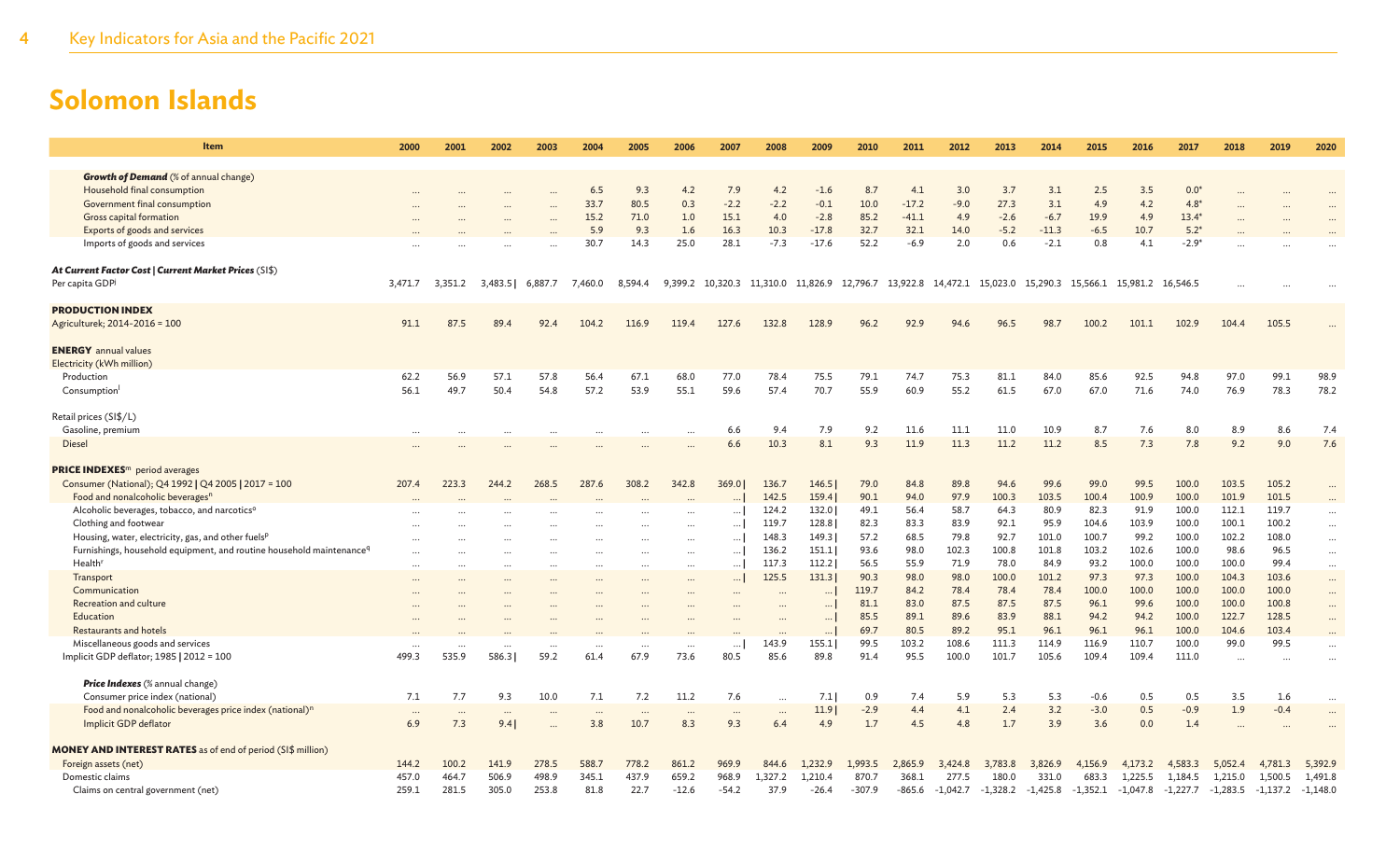| Item                                                                                                 | 2000      | 2001   | 2002      | 2003     | 2004  | 2005     | 2006                     | 2007                 | 2008     | 2009      | 2010    | 2011    | 2012    | 2013    | 2014    | 2015    | 2016    | 2017    | 2018    | 2019    | 2020    |
|------------------------------------------------------------------------------------------------------|-----------|--------|-----------|----------|-------|----------|--------------------------|----------------------|----------|-----------|---------|---------|---------|---------|---------|---------|---------|---------|---------|---------|---------|
|                                                                                                      |           |        |           |          |       |          |                          |                      |          |           |         |         |         |         |         |         |         |         |         |         |         |
| Claims on other financial corporations                                                               |           | 0.2    |           |          |       |          | 13.2                     | 13.2                 | 13.2     | 12.9      | 12.2    | 12.2    | 12.9    | 12.5    | 13.6    | 12.8    | 12.5    | 13.7    | 1.3     | 0.8     | $-0.1$  |
| Claims on state and local government units                                                           |           | 0.2    | 0.8       | 0.7      | 0.4   |          | 0.0                      | 0.0                  | 0.1      | 0.1       |         |         | 0.5     |         | 0.0     | 0.0     |         |         | $-14.0$ | $-20.4$ | $-1.1$  |
| Claims on public nonfinancial corporations                                                           | $\cdots$  | 5.2    | 4.0       | 2.7      | 0.7   |          |                          |                      |          |           |         |         | 35.8    | 32.3    | 40.8    | 35.1    | 32.1    | 26.7    | 42.3    | 36.1    | 12.3    |
| Claims on private sector                                                                             | 197.9     | 177.6  | 197.1     | 241.6    | 262.2 | 415.2    | 658.5                    | 1.009.9              | 1.276.1  | 1.223.9   | 1.166.4 | 1,221.5 | 1,271.2 | ,463.5  | 1,702.5 | 1,987.5 | 2,228.6 | 2,371.7 | 2,468.9 | 2,621.2 | 2,628.7 |
| Liabilities included in Broad Money <sup>s</sup>                                                     | 460.0     | 416.3  | 442.8     | 548.2    | 645.4 | 943.1    | 1,192.3                  | 1,451.0              | 1,567.2  | 1,830.8   | 2.074.6 | 2,609.8 | 3,063.7 | 3,443.2 | 3,618.2 | 4,180.2 | 4,742.0 | 4,907.8 | 5,242.9 | 5,082.2 | 5,418.4 |
| Currency outside depository corporations                                                             | 88.3      | 74.8   | 84.1      | 99.4     | 116.4 | 141.6    | 161.4                    | 213.2                | 250.1    | 305.2     | 411.8   | 481.0   | 532.8   | 531.1   | 574.9   | 655.2   | 741.9   | 821.0   | 827.6   | 828.2   | 1,025.4 |
| Transferable deposits                                                                                | 160.0     | 162.9  | 164.6     | 230.3    | 252.3 | 446.8    | 613.9                    | 761.5                | 745.3    | 822.3     | 892.0   | 1.391.7 | 1,863.0 | 2,167.3 | 2,078.0 | 2,616.8 | 2,778.7 | 2,826.8 | 3,108.1 | 3,019.7 | 3,308.4 |
| Other deposits                                                                                       | 211.7     | 178.6  | 194.0     | 218.5    | 276.7 | 354.7    | 416.9                    | 476.3                | 571.8    | 703.2     | 770.8   | 737.1   | 667.9   | 744.7   | 981.6   | 908.2   | 1,221.3 | 1,260.0 | 1,307.2 | 1,234.4 | 1,084.6 |
| Securities other than shares                                                                         |           |        |           |          |       |          |                          |                      |          |           |         |         |         |         |         |         |         |         |         |         |         |
| Liabilities excluded from Broad Money                                                                |           |        |           |          |       |          | 0.3                      | 0.3                  | 0.4      | 0.4       | 0.3     | 0.3     | 0.4     | 0.6     | 0.5     | 0.5     | 0.7     | 30.5    | 32.4    | 50.8    | 43.4    |
|                                                                                                      |           |        |           |          |       |          |                          |                      |          |           |         |         |         |         |         |         |         |         |         |         |         |
| Money Supply (M3) <sup>s</sup> (% annual change)                                                     | 0.4       | $-9.5$ | 6.4       | 23.8     | 17.7  | 46.1     | 26.4                     | 21.7                 | 8.0      | 16.8      | 13.3    | 25.8    | 17.4    | 12.4    | 5.1     | 15.5    | 13.4    | 3.5     | 6.8     | $-3.1$  | 6.6     |
| M3 (% of GDP at current market prices)                                                               | 31.7      | 29.0   | 29.0      | 17.4     | 18.3  | 22.5     | 25.3                     | 27.1                 | 25.9     | 28.1      | 28.5    | 31.9    | 35.0    | 36.7    | 36.7    | 40.4    | 43.3    | 41.9    | $41.5*$ | $39.2*$ | 43.5'   |
|                                                                                                      |           |        |           |          |       |          |                          |                      |          |           |         |         |         |         |         |         |         |         |         |         |         |
| Interest Rates period averages (% per annum)                                                         |           |        |           |          |       |          |                          |                      |          |           |         |         |         |         |         |         |         |         |         |         |         |
| On deposits                                                                                          |           |        |           |          |       |          |                          |                      |          |           |         |         |         |         |         |         |         |         |         |         |         |
| Savings                                                                                              |           |        |           |          |       |          |                          |                      |          |           | 0.3     | 0.3     | 0.3     | 0.3     | 0.4     | 0.3     | 0.3     | 0.3     | 0.4     | 0.6     | 0.5     |
| Time: 6 months                                                                                       |           |        |           |          |       |          |                          |                      |          | $\cdots$  | 6.5     | 2.7     | 0.6     | 0.3     | 0.3     | 0.3     | 0.2     | 0.4     | 0.5     | 1.0     | 2.1     |
| 12 months                                                                                            |           |        |           |          |       |          | $\cdots$                 |                      | $\cdots$ | $\cdots$  | 5.0     | 2.2     | 0.8     | 0.6     | 1.7     | 0.7     | 0.9     | 1.0     | 1.3     | 1.5     | 1.6     |
| On loans and discounts                                                                               |           |        |           |          |       |          |                          |                      |          | $\ddotsc$ | 13.4    | 11.4    | 11.2    | 10.6    | 11.1    | 10.2    | 10.7    | 10.9    | 10.8    | 10.0    | 10.3    |
|                                                                                                      |           |        |           |          |       |          |                          |                      |          |           |         |         |         |         |         |         |         |         |         |         |         |
| <b>GOVERNMENT FINANCE</b> fiscal year ending 31 December (SI\$ million)<br><b>Central Government</b> |           |        |           |          |       |          |                          |                      |          |           |         |         |         |         |         |         |         |         |         |         |         |
| Revenue                                                                                              |           |        |           |          |       |          |                          |                      | 1,565.1  | 1,611.2   | 2,045.9 | 2,668.5 | 2,963.7 | 3,316.0 | 3,289.3 | 3,636.0 | 3,371.1 | 3,579.8 | 4,068.2 | 3,632.6 | 3,800.1 |
| <b>Taxes</b>                                                                                         |           |        |           |          |       |          |                          |                      | 1,229.7  | 1,320.5   | 1.592.3 | 2,045.3 | 2,282.0 | 2,498.3 | 2,521.3 | 2,664.4 | 2,629.9 | 2,876.5 | 3,279.6 | 2,942.2 | 2,656.1 |
| Taxes on income, profits, and capital gains                                                          |           |        |           |          |       |          |                          |                      | 435.5    | 528.6     | 622.7   | 683.4   | 772.5   | 908.5   | 834.3   | 955.3   | 919.9   | 991.6   | 1,037.5 | 1.006.1 | 918.4   |
| Payable by individuals                                                                               |           |        |           |          |       |          |                          |                      | 180.9    | 223.9     | 283.7   | 335.1   | 384.7   | 408.8   | 403.0   | 433.2   | 405.1   | 479.8   | 501.8   | 518.4   | 402.2   |
| Payable by corporations and other enterprises                                                        |           |        |           |          |       |          |                          | $\sim$               | 254.6    | 304.7     | 339.0   | 348.3   | 387.8   | 499.7   | 431.3   | 522.1   | 514.8   | 511.8   | 535.7   | 487.7   | 516.1   |
| Other taxes on income, profits, and capital gains                                                    |           |        |           |          |       |          |                          |                      |          |           |         |         |         |         |         |         |         |         |         |         |         |
| Taxes on payroll and workforce                                                                       |           |        |           |          |       |          |                          |                      |          |           |         |         |         |         |         |         |         |         |         |         |         |
| Taxes on property                                                                                    |           |        |           |          |       |          | $\cdots$                 |                      | 8.9      | 12.1      | 15.1    | 17.1    | 21.4    | 23.6    | 24.1    | 29.3    | 31.3    | 35.6    | 41.9    | 41.4    | 42.1    |
| Taxes on goods and services                                                                          |           |        |           |          |       |          | $\cdots$                 |                      | 328.2    | 343.8     | 407.4   | 542.5   | 549.1   | 582.8   | 642.1   | 585.4   | 569.4   | 609.2   | 689.3   | 657.5   | 605.4   |
| Taxes on international trade and transaction                                                         |           |        |           |          |       |          |                          |                      | 457.1    | 436.0     | 547.1   | 802.3   | 939.0   | 983.4   | 1,020.7 | 1.094.4 | 1,109.3 | 1,240.2 | 1,510.8 | 1,237.3 | 1,090.3 |
| Other taxes                                                                                          |           |        |           |          |       |          | $\ddotsc$                |                      |          |           |         |         |         |         |         |         |         |         |         |         |         |
| Social contributions                                                                                 |           |        |           |          |       |          |                          |                      |          |           |         |         |         |         |         |         |         |         |         |         |         |
| Grants (revenue)                                                                                     |           |        |           |          |       |          | $\overline{\phantom{a}}$ |                      | 202.1    | 141.6     | 279.6   | 434.2   | 432.1   | 497.2   | 409.8   | 436.2   | 298.5   | 214.4   | 317.2   | 213.4   | 697.1   |
| Other revenue                                                                                        |           |        |           |          |       |          | $\cdots$                 | $\ddotsc$            | 133.3    | 149.1     | 174.0   | 189.0   | 249.6   | 320.5   | 358.2   | 535.4   | 442.7   | 488.9   | 471.4   | 477.0   | 447.0   |
| Expense                                                                                              |           |        |           |          |       |          | $\cdots$                 | $\ddot{\phantom{a}}$ | 1.417.4  | 1,421.8   | 1,605.1 | 2,032.3 | 2,204.9 | 2,438.6 | 2.529.0 | 2,757.5 | 2,899.4 | 3,039.2 | 3,273.1 | 3,361.6 | 3,493.0 |
| Compensation of employees                                                                            |           |        | $\ddotsc$ |          |       |          | $\cdots$                 | $\ddotsc$            | 491.8    | 547.8     | 652.9   | 717.1   | 771.0   | 890.8   | 952.5   | 1,066.5 | 1.145.9 | 1,215.0 | 1.317.1 | 1,392.7 | 1,467.3 |
| Use of goods and services                                                                            | $\ddotsc$ |        |           | $\cdots$ |       | $\cdots$ | $\cdots$                 | $\ddotsc$            | 776.2    | 719.8     | 810.0   | 1,059.1 | 1,125.4 | 1,072.1 | 1,132.8 | 1,094.8 | 1,189.6 | 1,302.8 | 1,420.2 | 1,644.3 | 1,587.3 |
| Consumption of fixed capital                                                                         |           |        |           |          |       |          | $\cdots$                 |                      |          |           |         |         |         |         |         |         |         |         |         |         |         |
| Interest                                                                                             |           |        |           |          |       |          | $\cdots$                 |                      | 45.9     | 31.1      | 23.7    | 22.6    | 18.3    | 14.7    | 13.4    | 11.5    | 10.8    | 13.7    | 10.5    | 20.3    | 24.7    |
| Subsidies                                                                                            |           |        |           |          |       |          |                          |                      |          |           |         |         |         | 1.8     | 0.1     | 20.0    | 1.0     | 6.1     | 12.5    | 33.2    | 21.5    |
| Grants                                                                                               |           |        |           |          |       |          |                          |                      | 80.6     | 78.7      | 80.1    | 117.7   | 155.5   | 228.4   | 183.0   | 161.5   | 188.1   | 174.6   | 170.5   | 91.4    | 128.7   |
| Social benefits                                                                                      |           |        |           |          |       |          |                          |                      | 8.2      | 5.8       | 18.5    | 8.9     | 15.0    | 15.7    | 37.0    | 101.2   | 38.5    | 30.8    | 53.5    | 47.2    | 55.3    |
| Other expense                                                                                        |           |        |           |          |       |          |                          |                      | 14.6     | 38.6      | 19.9    | 106.9   | 119.7   | 215.0   | 210.2   | 301.9   | 325.6   | 296.2   | 288.8   | 132.6   | 208.1   |
| Net operating balance <sup>t</sup>                                                                   |           |        |           |          |       |          |                          | $\cdots$             | 147.8    | 189.4     | 440.8   | 636.2   | 758.7   | 877.5   | 760.2   | 878.5   | 471.7   | 540.5   | 795.1   | 271.0   | 307.1   |
|                                                                                                      |           |        |           |          |       |          |                          |                      |          |           |         |         |         |         |         |         |         |         |         |         |         |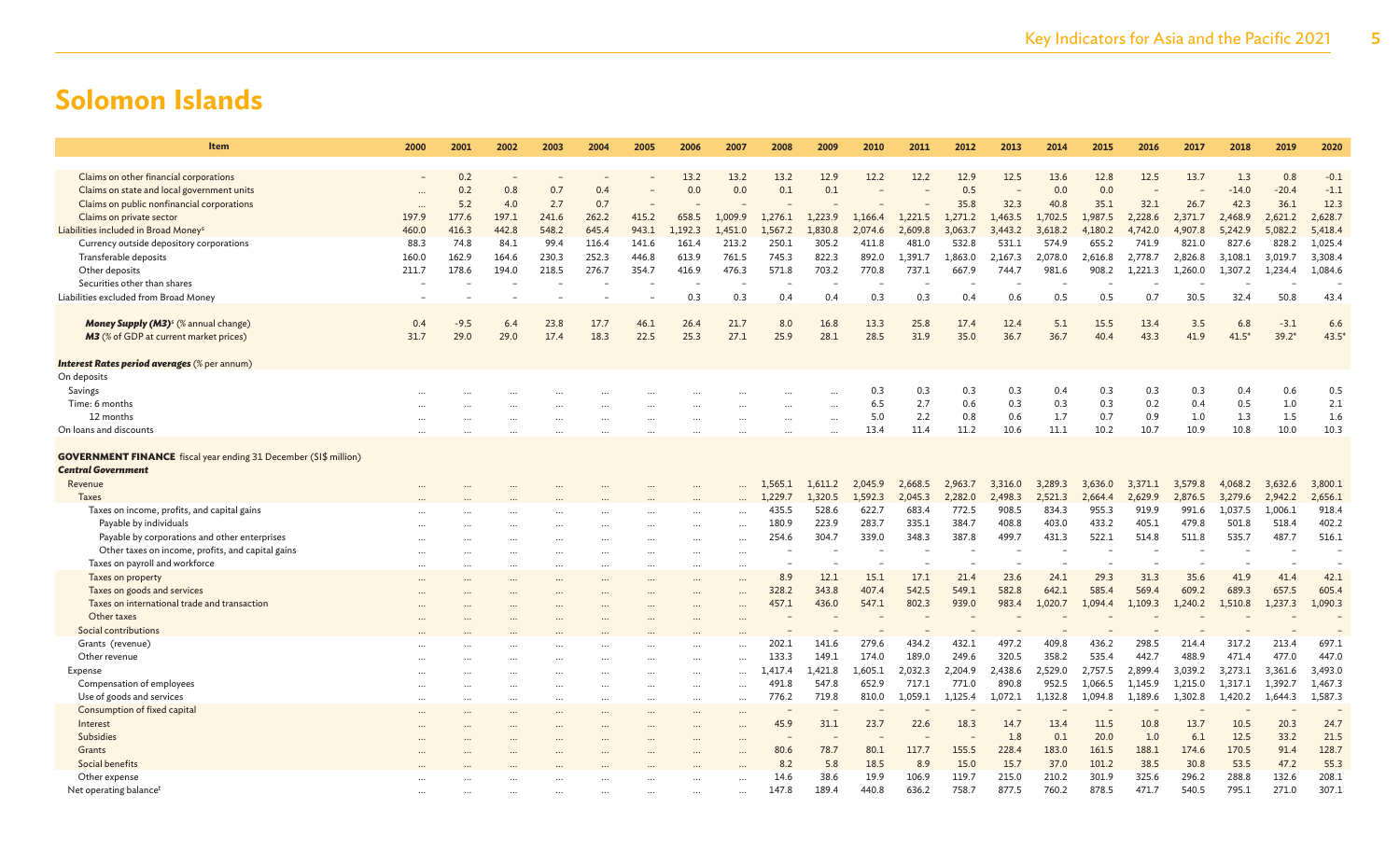| <b>Item</b>                                                                        | 2000     | 2001                 | 2002      | 2003      | 2004                     | 2005      | 2006             | 2007      | 2008           | 2009                     | 2010               | 2011               | 2012               | 2013               | 2014               | 2015               | 2016                 | 2017                 | 2018               | 2019                 | 2020                 |
|------------------------------------------------------------------------------------|----------|----------------------|-----------|-----------|--------------------------|-----------|------------------|-----------|----------------|--------------------------|--------------------|--------------------|--------------------|--------------------|--------------------|--------------------|----------------------|----------------------|--------------------|----------------------|----------------------|
|                                                                                    |          |                      |           |           |                          |           |                  |           |                |                          |                    |                    |                    |                    |                    |                    |                      |                      |                    |                      |                      |
| Gross operating balance <sup>u</sup><br><b>Transactions in Nonfinancial Assets</b> |          |                      |           |           |                          |           |                  |           | 147.8          | 189.4                    | 440.8              | 636.2              | 758.7              | 877.5              | 760.2              | 878.5              | 471.7                | 540.5                | 795.1              | 271.0                | 307.1                |
| Net/gross investment in nonfinancial assets                                        |          |                      |           |           |                          |           |                  |           | 41.4           | 49.3                     | 29.7               | 136.8              | 354.8              | 541.9              | 550.7              | 794.8              | 824.5                | 802.8                | 604.0              | 472.7                | 614.7                |
| <b>Fixed assets</b>                                                                |          |                      |           |           |                          |           |                  |           | 39.0           | 47.7                     | 26.3               | 134.0              | 343.0              | 532.8              | 541.4              | 756.3              | 812.0                | 782.1                | 585.9              | 458.1                | 585.5                |
| Inventories                                                                        |          |                      |           |           |                          |           |                  |           |                |                          |                    |                    |                    |                    |                    |                    |                      |                      |                    |                      |                      |
| Valuables                                                                          |          |                      |           |           |                          |           |                  |           |                |                          |                    |                    |                    |                    |                    |                    |                      |                      |                    |                      |                      |
| Nonproduced assets                                                                 |          |                      |           |           |                          |           |                  | $\cdots$  | 2.4            | 1.6                      | 3.3                | 2.8                | 11.8               | 9.2                | 9.2                | 38.6               | 12.6                 | 20.7                 | 18.1               | 14.5                 | 29.2                 |
| Expenditure                                                                        |          |                      |           |           |                          |           |                  |           | 1,458.8        | 1,471.2                  | 1,634.8            | 2,169.1            | 2,559.7            | 2,980.5            | 3,079.7            | 3,552.4            | 3,723.9              | 3,842.0              | 3,877.1            | 3,834.3              | 4,107.7              |
| Net lending/Net borrowing<br>Primary balance                                       |          |                      |           |           |                          |           | $\cdots$         | $\cdots$  | 106.3<br>152.2 | 140.0<br>171.1           | 411.1<br>434.8     | 499.4<br>522.0     | 403.9<br>422.3     | 335.5<br>350.3     | 209.5<br>223.0     | 83.7<br>95.2       | $-352.8$<br>$-342.0$ | $-262.3$<br>$-248.6$ | 191.1<br>201.6     | $-201.7$<br>$-181.4$ | $-307.6$<br>$-282.9$ |
| <b>Transactions in Financial Assets and Liabilities (Financing)</b>                |          |                      |           |           |                          |           |                  | $\cdots$  |                |                          |                    |                    |                    |                    |                    |                    |                      |                      |                    |                      |                      |
| Net acquisition of financial assets                                                |          |                      |           |           |                          |           |                  |           | $-118.0$       | 59.3                     | 270.3              | 524.2              | 120.1              | 260.0              | 88.7               | $-167.0$           | $-300.1$             | 178.3                | 64.0               | $-130.7$             | 75.4                 |
| Domestic                                                                           |          |                      |           |           |                          |           |                  |           | $-99.3$        | 69.9                     | 269.3              | 467.1              | 148.6              | 239.4              | 123.2              | $-163.1$           | $-353.7$             | 113.4                | 53.4               | $-190.0$             | 100.9                |
| External                                                                           |          |                      |           |           |                          |           |                  |           | $-18.7$        | $-10.6$                  | 1.0                | 57.1               | $-28.4$            | 20.6               | $-34.6$            | $-3.9$             | 53.7                 | 64.9                 | 10.6               | 59.2                 | $-25.5$              |
| Net incurrence of liabilities                                                      |          |                      |           |           |                          |           |                  |           | $-115.7$       | $-73.4$                  | $-86.0$            | $-88.8$            | $-133.7$           | $-82.5$            | $-78.5$            | $-175.4$           | 35.2                 | 219.9                | 20.5               | 37.5                 | 391.5                |
| Domestic                                                                           |          |                      |           |           |                          |           |                  |           | $-32.5$        | $-20.2$                  | $-29.7$            | $-39.2$            | $-85.1$            | $-35.5$            | $-28.6$            | $-132.7$           | $-1.7$               | 154.6                | 10.9               | 5.9                  | 194.3                |
| External                                                                           |          |                      |           |           |                          |           |                  |           | $-83.2$        | $-53.2$                  | $-56.2$            | $-49.7$            | $-48.6$            | $-47.0$            | $-49.8$            | $-42.7$            | 36.8                 | 65.3                 | 9.6                | 31.6                 | 197.3                |
|                                                                                    |          |                      |           |           |                          |           |                  |           |                |                          |                    |                    |                    |                    |                    |                    |                      |                      |                    |                      |                      |
| <b>Government Finance</b> (% of GDP at current market prices)                      |          |                      |           |           |                          |           |                  |           |                |                          |                    |                    |                    |                    |                    |                    |                      |                      |                    |                      |                      |
| Revenue                                                                            | $\cdots$ | $\ddot{\phantom{a}}$ |           | $\ddotsc$ |                          | $\ddotsc$ | $\cdots$         | $\cdots$  | 25.9           | 24.7                     | 28.1               | 32.7               | 34.3               | 35.7               | 33.8               | 35.2               | 30.4                 | 32.0                 | 31.9               | 27.5                 | 30.3                 |
| <b>Taxes</b>                                                                       |          |                      |           |           |                          |           |                  |           | 20.3           | 20.3                     | 21.9               | 25.0               | 26.4               | 26.9               | 25.9               | 25.8               | 23.7                 | 25.0                 | 25.7               | 22.2                 | 21.2                 |
| Taxes payable by individuals                                                       |          |                      |           |           |                          |           |                  | $\ddotsc$ | 3.0            | 3.4                      | 3.9                | 4.1                | 4.5                | 4.4                | 4.1                | 4.2                | 3.6                  | 4.3                  | 3.9                | 3.9                  | 3.2                  |
| Taxes payable by corporations and other enterprises                                |          |                      |           |           |                          |           |                  |           | 4.2            | 4.7                      | 4.7                | 4.3                | 4.5                | 5.4                | 4.4                | 5.0                | 4.6                  | 4.6                  | 4.2                | 3.7                  | 4.1                  |
| Expenditure                                                                        |          |                      |           |           |                          |           |                  |           | 23.4           | 21.8                     | 22.1               | 24.9               | 25.5               | 26.2               | 26.0               | 26.7               | 25.7                 | 25.5                 | 25.2               | 25.4                 | 27.8                 |
| Net lending/Net borrowing                                                          |          |                      |           |           |                          |           |                  |           | 1.8            | 2.1                      | 5.6                | 6.1                | 4.7                | 3.6                | 2.2                | 0.8                | $-3.1$               | $-0.9$               | 1.5                | $-1.5$               | $-2.4$               |
| Primary balance                                                                    |          |                      |           |           |                          |           |                  |           | 2.5            | 2.6                      | 6.0                | 6.4                | 4.9                | 3.8                | 2.3                | 0.9                | $-3.0$               | $-0.8$               | 1.6                | $-1.4$               | $-2.3$               |
|                                                                                    |          |                      |           |           |                          |           |                  |           |                |                          |                    |                    |                    |                    |                    |                    |                      |                      |                    |                      |                      |
| $\mathsf{EXTERNAL}$ $\mathsf{TRADE}$ calendar year (SI\$ million)<br>Exports, fob  | 331.3    | 248.7                | 338.4     | 501.1     | 642.1                    | 789.8     |                  | 1,259.2   | 1,631.4        | 1,327.5                  |                    |                    |                    |                    |                    |                    |                      |                      |                    |                      | 3,113.2              |
| Imports, cif                                                                       | 469.9    | 431.9                | 466.6     | 704.4     | 908.7                    | 1,393.7   | 917.3<br>1,671.0 | 2.246.7   | 2,542.7        | 2,159.4                  | 1,826.8<br>3,269.7 | 3,115.7<br>3,615.3 | 3,590.6<br>3,656.5 | 3,269.8<br>3,726.4 | 3,357.7<br>3,726.6 | 3,329.9<br>3,835.4 | 3,433.9<br>3.693.3   | 3,689.5<br>4,071.2   | 4,260.6<br>4,713.2 | 3,764.9<br>4,520.1   | 3,708.9              |
| Trade balance                                                                      | $-138.6$ | $-183.3$             | $-128.2$  | $-203.3$  | $-266.6$                 | $-603.9$  | $-753.7$         | $-987.5$  | $-911.2$       | $-831.8$                 | $-1.442.9$         | $-499.6$           | $-65.8$            | $-456.7$           | $-369.0$           | $-505.5$           | $-259.4$             | $-381.8$             | $-452.6$           | $-755.2$             | $-595.7$             |
|                                                                                    |          |                      |           |           |                          |           |                  |           |                |                          |                    |                    |                    |                    |                    |                    |                      |                      |                    |                      |                      |
| <b>External Trade</b> (% annual change)                                            |          |                      |           |           |                          |           |                  |           |                |                          |                    |                    |                    |                    |                    |                    |                      |                      |                    |                      |                      |
| Exports                                                                            | $-45.5$  | $-24.9$              | 36.1      | 48.1      | 28.1                     | 23.0      | 16.1             | 37.3      | 29.6           | $-18.6$                  | 37.6               | 70.6               | 15.2               | $-8.9$             | 2.7                | $-0.8$             | 3.1                  | 7.4                  | 15.5               | $-11.6$              | $-17.3$              |
| Imports                                                                            | $-11.7$  | $-8.1$               | 8.0       | 51.0      | 29.0                     | 53.4      | 19.9             | 34.4      | 13.2           | $-15.1$                  | 51.4               | 10.6               | 1.1                | 1.9                | 0.0                | 2.9                | $-3.7$               | 10.2                 | 15.8               | $-4.1$               | $-17.9$              |
|                                                                                    |          |                      |           |           |                          |           |                  |           |                |                          |                    |                    |                    |                    |                    |                    |                      |                      |                    |                      |                      |
| <b>Direction of Trade</b> calendar year (\$ million)                               |          |                      |           |           |                          |           |                  |           |                |                          |                    |                    |                    |                    |                    |                    |                      |                      |                    |                      |                      |
| Exports, total                                                                     | 32.1     | 22.1                 | 24.5      | 45.0      | 64.1                     | 70.6      | 108.1            | 162.1     | 214.8          | 214.0                    | 215.8              | 411.4              | 466.8              | 483.1              | 460.8              | 413.5              | 438.7                | 496.7                | 562.7              | 442.9                | 368.2                |
| 1. China, People's Republic of                                                     | 7.2      | 2.6                  | 6.2       | 16.7      | 22.4                     | 32.2      | 51.7             | 73.8      | 87.5           | 96.6                     | 105.7              | 181.1              | 180.2              | 219.2              | 263.6              | 232.2              | 273.3                | 325.8                | 380.4              | 287.3                | 238.1                |
| 2. Italy                                                                           | $\cdots$ | 0.0                  | 0.0       | $\ddotsc$ | 0.0                      | $\ddotsc$ | 2.7              | 7.4       | 11.0           | 8.7                      | 6.8                | 18.7               | 17.2               | 30.8               | 26.9               | 27.6               | 30.5                 | 38.7                 | 41.1               | 43.1                 | 36.3                 |
| 3. India                                                                           | $\cdots$ | $\sim$               | 1.2       | 0.2       | $\overline{\phantom{a}}$ | $\cdots$  | 1.3              | $\cdots$  | 0.0            | $\overline{\phantom{a}}$ | 0.1                | 5.1                | 6.6                | 1.7                | 0.0                | 28.8               | 17.2                 | 18.2                 | 28.9               | 18.3                 | 8.9                  |
| 4. Switzerland                                                                     | $\cdots$ | $\cdots$             |           | 0.0       | $\cdots$                 | $\cdots$  | $\cdots$         | 0.3       | $\cdots$       | 11.9                     | $\cdots$           | $\cdots$           | $\cdot$ .          | 2.3                | 0.6                | 3.9                | 14.5                 | 19.3                 | 13.9               | 10.6                 | 11.1                 |
| 5. Philippines                                                                     | 7.3      | 4.7                  | 4.9       | 6.2       | 6.6                      | 4.7       | 5.0              | 11.2      | 25.7           | 15.0                     | 17.6               | 30.8               | 29.3               | 14.8               | 13.0               | 16.4               | 16.2                 | 17.6                 | 10.7               | 7.7                  | 3.3                  |
| 6. Netherlands                                                                     | 0.0      | 0.0                  |           |           | $\cdots$                 | $\cdots$  | 0.0              | 0.0       | $\cdots$       | $\cdots$                 | $\cdots$           | 20.7               | $\cdots$           | 0.0                | 0.2                | 0.2                | 3.0                  | 15.0                 | 10.9               | 6.4                  | 15.4                 |
| 7. United Kingdom                                                                  | 0.0      | $\sim$               | $\ddotsc$ | 0.1       | 0.0                      | 0.0       | 1.2              | 6.1       | 0.0            | 0.8                      | 16.0               | 14.5               | 40.2               | 29.8               | 29.0               | 29.5               | 19.3                 | 3.7                  | 6.1                | 9.5                  | 6.0                  |
| 8. Malaysia                                                                        | 0.9      | 0.7                  | 1.3       | 0.1       | 0.5                      | 1.3       | 1.1              | 2.2       | 0.3            | 5.3                      | 1.9                | 7.8                | 4.5                | 7.7                | 12.0               | 12.6               | 12.8                 | 7.6                  | 8.8                | 7.0                  | 6.5                  |
| 9. Thailand                                                                        | 1.5      | 1.9                  | 1.1       | 0.7       | 2.3                      | 3.8       | 7.7              | 11.4      | 27.6           | 10.4                     | 12.8               | 22.3               | 25.0               | 16.5               | 10.2               | 4.2                | 3.7                  | 6.3                  | 12.0               | 14.6                 | 5.8                  |
| 10. Hong Kong, China                                                               | 1.8      | 3.3                  | 2.8       | 0.6       | 1.3                      | 1.5       | 0.6              | 2.0       | 1.1            | 2.5                      | 1.6                | 1.0                | 2.4                | 8.2                | 2.6                | 5.2                | 6.1                  | 6.4                  | 8.1                | 3.2                  | 1.0                  |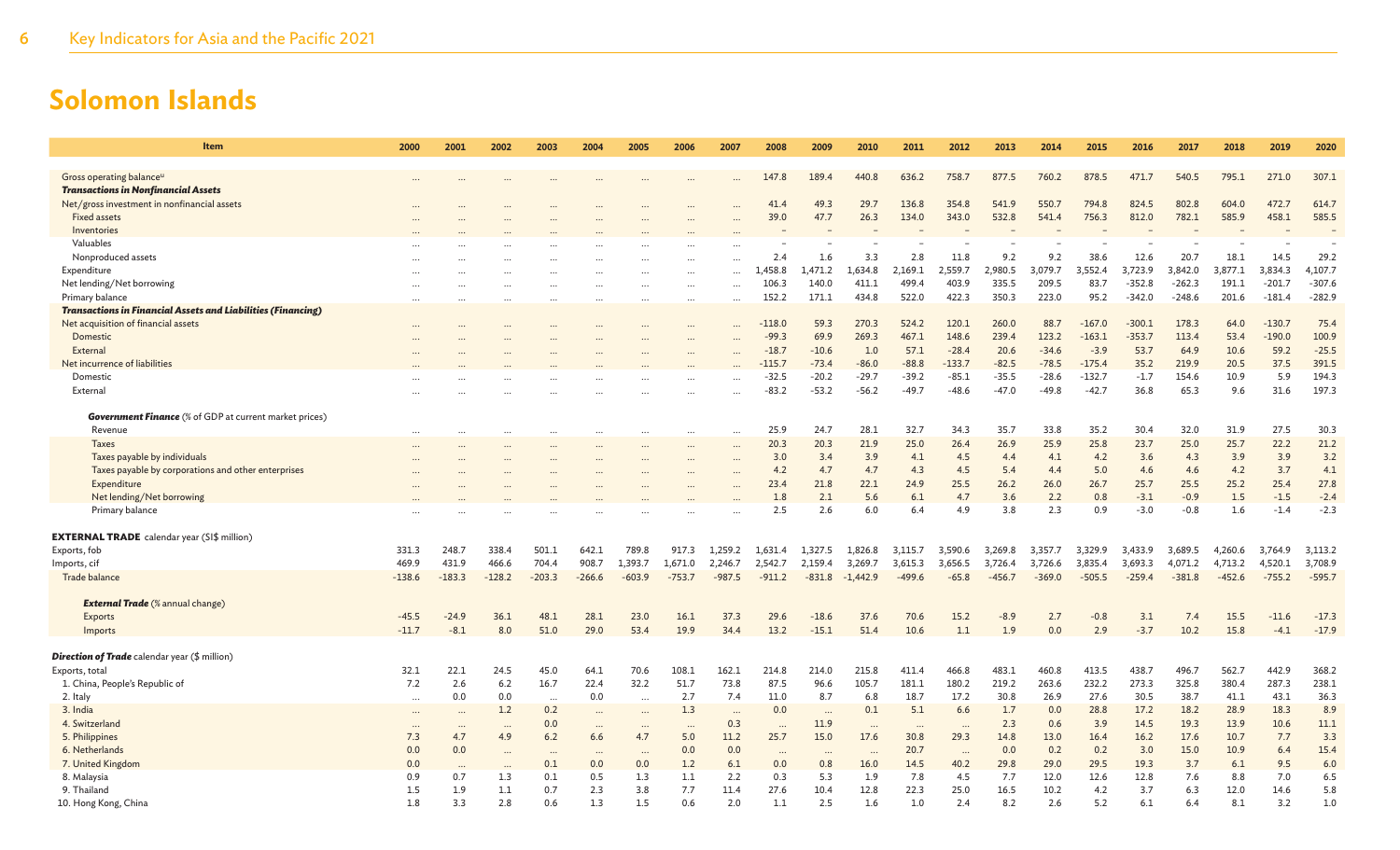| Item                                                               | 2000     | 2001     | 2002     | 2003      | 2004      | 2005     | 2006     | 2007     | 2008     | 2009     | 2010     | 2011                     | 2012     | 2013     | 2014     | 2015    | 2016    | 2017    | 2018    | 2019     | 2020     |
|--------------------------------------------------------------------|----------|----------|----------|-----------|-----------|----------|----------|----------|----------|----------|----------|--------------------------|----------|----------|----------|---------|---------|---------|---------|----------|----------|
| Imports, total                                                     | 108.0    | 92.2     | 79.4     | 112.6     | 130.7     | 176.2    | 219.0    | 318.5    | 309.5    | 277.2    | 357.3    | 481.0                    | 514.4    | 517.3    | 484.4    | 448.7   | 477.3   | 512.5   | 585.7   | 541.0    | 415.4    |
| 1. China, People's Republic of                                     | 1.2      | 1.2      | 1.2      | 2.4       | 3.7       | 5.7      | 5.6      | 11.5     | 13.3     | 19.0     | 32.0     | 34.4                     | 41.4     | 41.3     | 55.6     | 92.4    | 115.8   | 111.8   | 134.1   | 110.7    | 133.5    |
| 2. Australia                                                       | 34.6     | 33.8     | 32.2     | 38.4      | 40.0      | 55.5     | 66.7     | 86.9     | 64.4     | 71.0     | 117.8    | 144.5                    | 149.3    | 159.0    | 140.4    | 131.7   | 76.1    | 100.4   | 107.6   | 91.8     | 36.4     |
| 3. Singapore                                                       | 31.6     | 21.5     | 20.3     | 29.0      | 37.6      | 54.5     | 61.5     | 96.2     | 95.2     | 76.0     | 88.0     | 139.5                    | 157.8    | 141.2    | 88.8     | 29.3    | 44.0    | 54.8    | 68.0    | 53.0     | 24.3     |
| 4. Malaysia                                                        | 2.3      | 1.3      | 1.1      | 2.5       | 2.4       | 4.2      | 6.1      | 9.0      | 15.7     | 13.2     | 22.5     | 31.2                     | 27.7     | 23.8     | 31.3     | 31.8    | 43.7    | 25.6    | 70.7    | 45.6     | 22.1     |
| 5. Korea, Republic of                                              | 0.9      | 0.6      | 0.9      | 1.0       | 1.3       | 2.7      | 1.3      | 1.7      | 2.8      | 2.6      | 1.9      | 2.0                      | 2.0      | 2.1      | 8.2      | 7.1     | 22.9    | 23.9    | 26.0    | 55.6     | 41.8     |
| 6. Taipei, China                                                   | 0.8      | 0.4      | 0.6      | 2.0       | 0.5       | 1.6      | 0.3      | 1.3      | 1.2      | 1.4      | 2.7      | 4.6                      | 4.2      | 9.0      | 6.6      | 7.5     | 11.4    | 24.2    | 25.6    | 26.5     | 29.7     |
| 7. New Zealand                                                     | 7.1      | 5.8      | 5.2      | 6.5       | 12.6      | 10.0     | 13.2     | 15.2     | 14.3     | 16.0     | 24.7     | 26.7                     | 28.4     | 24.4     | 27.3     | 23.2    | 22.8    | 31.5    | 23.6    | 19.8     | 18.4     |
| 8. Papua New Guinea                                                | 3.2      | 3.1      | 6.6      | 9.9       | 8.5       | 7.2      | 7.1      | 9.8      | 12.3     | 10.8     | 15.7     | 19.1                     | 10.5     | 8.5      | 18.8     | 21.5    | 17.4    | 22.6    | 22.7    | 23.4     | 19.2     |
| 9. Japan                                                           | 6.8      | 4.2      | 2.4      | 3.9       | 6.2       | 8.1      | 20.5     | 15.8     | 11.6     | 10.0     | 13.4     | 16.6                     | 23.1     | 19.8     | 15.5     | 15.4    | 23.9    | 17.7    | 19.2    | 15.7     | 14.8     |
| 10. Indonesia                                                      | 1.0      | 1.7      | 1.9      | $\ddotsc$ | 1.9       | 4.2      | 4.6      | 6.5      | 6.9      | 5.0      | 6.3      | 14.5                     | 14.0     | 14.9     | 22.9     | 18.1    | 13.3    | 18.6    | 20.5    | 12.8     | 11.4     |
| <b>BALANCE OF PAYMENTS</b> <sup>v</sup> calendar year (\$ million) |          |          |          |           |           |          |          |          |          |          |          |                          |          |          |          |         |         |         |         |          |          |
| Current account                                                    | $-36.8$  | $-32.7$  | $-7.1$   | 5.3       | 41.9      | $-5.9$   | $-42.1$  | $-80.1$  | $-79.0$  | $-59.5$  | $-144.1$ | $-19.7$                  | 26.4     | $-38.5$  | $-49.7$  | $-35.4$ | $-53.6$ | $-60.3$ | $-51.7$ | $-154.4$ | $-24.8$  |
| Balance on goods                                                   | $-23.1$  | $-34.6$  | 10.2     | 4.2       | 25.1      | $-17.4$  | $-81.5$  | $-96.7$  | $-68.5$  | $-74.1$  | $-136.4$ | $-4.6$                   | 65.6     | $-16.8$  | $-4.7$   | $-17.0$ | 13.6    | 7.0     | 3.0     | $-36.5$  | $-25.5$  |
| Exports                                                            | 69.3     | 47.1     | 57.8     | 74.2      | 97.3      | 103.4    | 114.0    | 164.5    | 209.9    | 164.9    | 224.0    | 416.6                    | 499.6    | 447.8    | 455.2    | 420.7   | 432.2   | 465.3   | 533.6   | 460.6    | 379.0    |
| Imports                                                            | $-92.3$  | $-81.7$  | -47.6    | $-70.0$   | $-72.2$   | $-120.9$ | 195.5    | 261.2    | 278.4    | 239.0    | 360.3    | 421.2                    | 434.0    | 464.6    | 460.0    | 437.7   | 418.6   | 458.3   | 530.6   | 497.1    | 404.6    |
| Balance on servicesw                                               | $-23.4$  | $-9.2$   | $-26.0$  | $-26.4$   | $-8.3$    | 6.4      | $-19.4$  | $-42.5$  | $-64.6$  | $-45.8$  | $-95.8$  | $-69.4$                  | $-84.2$  | $-122.3$ | $-110.9$ | $-76.4$ | $-91.4$ | $-89.6$ | $-70.5$ | $-125.4$ | $-102.0$ |
| Credit                                                             | 49.3     | 51.6     | 16.0     | 25.3      | 41.3      | 49.9     | 48.6     | 54.2     | 49.6     | 59.2     | 91.7     | 116.8                    | 119.1    | 125.7    | 112.5    | 106.4   | 115.9   | 125.6   | 144.4   | 130.4    | 50.2     |
| Debit                                                              | $-72.7$  | $-60.8$  | $-42.0$  | $-51.7$   | $-49.7$   | $-43.5$  | 68.0     | 96.7     | 114.2    | 105.0    | 187.5    | 186.2                    | 203.3    | 247.9    | 223.5    | 182.8   | 207.3   | 215.2   | 214.9   | 255.8    | 152.2    |
| Balance on primary income                                          | $\cdots$ |          |          | $\cdots$  | $\ddotsc$ | $\cdots$ | $-13.8$  | $-33.6$  | $-55.9$  | $-55.9$  | $-43.9$  | $-73.8$                  | $-57.2$  | 3.8      | $-15.3$  | $-24.2$ | $-38.6$ | $-29.4$ | $-16.3$ | $-16.6$  | 35.9     |
| Credit                                                             | $\sim$   |          |          | $\cdots$  | $\cdots$  | $\cdots$ | 12.6     | 14.3     | 20.5     | 13.2     | 19.1     | 28.6                     | 33.4     | 31.3     | 45.7     | 51.8    | 41.6    | 41.2    | 43.6    | 49.8     | 56.5     |
| Debit                                                              | $\cdots$ |          | $\cdots$ | $\ddotsc$ | $\cdots$  | $\ldots$ | 26.4     | 47.9     | 76.4     | 69.1     | 63.0     | 102.4                    | 90.6     | 27.5     | 61.0     | 76.0    | 80.2    | 70.6    | 59.9    | 66.4     | 20.6     |
| Balance on secondary income                                        | 9.6      | 11.0     | 8.7      | 27.5      | 25.2      | 5.1      | 72.6     | 92.7     | 109.9    | 116.3    | 132.0    | 128.1                    | 102.2    | 96.7     | 81.3     | 82.3    | 62.9    | 51.8    | 32.1    | 24.1     | 66.9     |
| Credit                                                             | 35.3     |          | 28.9     | 46.3      | 50.0      | 41.1     | 83.0     | 101.6    | 122.9    | 151.3    | 191.4    | 190.7                    | 149.8    | 140.7    | 129.0    | 142.3   | 129.6   | 114.9   | 96.9    | 104.1    | 126.9    |
| Debit                                                              | $-25.6$  | $\cdots$ | $-20.2$  | $-18.9$   | $-24.9$   | $-36.0$  | 10.3     | 8.9      | 13.0     | 35.1     | 59.4     | 62.6                     | 47.6     | 44.0     | 47.7     | 60.0    | 66.8    | 63.1    | 64.8    | 80.0     | 60.0     |
| Capital account                                                    | 13.3     | 4.4      | 7.0      | 12.5      | 1.5       | 27.6     | 19.5     | 25.6     | 13.7     | 26.8     | 49.3     | 70.5                     | 98.2     | 86.7     | 69.8     | 54.8    | 53.3    | 60.1    | 60.2    | 63.7     | 62.4     |
| Credit                                                             | $\cdots$ | $\cdots$ | $\cdots$ | $\cdots$  | $\cdots$  | $\cdots$ | 19.5     | 25.6     | 14.3     | 26.8     | 49.8     | 70.5                     | 98.2     | 86.7     | 69.8     | 54.8    | 53.3    | 60.1    | 60.2    | 63.7     | 62.4     |
| Debit                                                              | $\cdots$ |          | $\cdots$ | $\ddotsc$ | $\cdots$  | $\cdots$ |          |          | 0.6      |          | 0.5      | $\overline{\phantom{a}}$ |          |          |          |         |         |         |         |          |          |
| <b>Financial account</b>                                           | 12.6     | 16.1     | 6.9      | $-17.3$   | $-21.7$   | $-15.3$  | 54.1     | 49.8     | 45.3     | 69.4     | 209.3    | 75.6                     | $-9.8$   | 9.4      | $-8.4$   | 32.1    | 19.8    | 39.3    | 8.9     | 20.3     | 7.3      |
| Direct investment                                                  | 1.4      | $-11.6$  | $-1.4$   | $-1.8$    | 1.6       | 10.2     | 39.6     | 73.8     | 71.2     | 45.6     | 163.6    | 116.4                    | 21.4     | 50.4     | 21.0     | 26.8    | 23.0    | 35.5    | 2.7     | 28.8     | 5.7      |
| <b>Financial derivatives</b>                                       | $\cdots$ | $\cdots$ | $\cdots$ | $\ddots$  | $\cdots$  | $\cdots$ |          | $-7.3$   | $-1.1$   | $-0.0$   | $-2.1$   | 0.1                      | $-1.2$   | 0.1      | 0.1      | $-0.7$  | $-1.7$  | $-2.1$  | 0.2     | $-3.9$   | $-1.5$   |
| Other investment                                                   | 11.3     | 27.8     | 8.3      | $-15.5$   | $-23.2$   | $-25.4$  | 14.5     | $-16.7$  | $-24.8$  | 23.8     | 47.7     | $-40.9$                  | $-29.9$  | $-41.0$  | $-29.5$  | 6.0     | $-1.5$  | 5.8     | 6.0     | $-4.6$   | 3.0      |
| Net errors and omissions                                           | $-1.0$   | 1.3      | $-6.3$   | $-4.1$    | $-4.0$    | $-5.6$   | $-33.3$  | 14.4     | 2.9      | 8.1      | $-21.4$  | 3.5                      | $-36.0$  | 1.2      | $-10.5$  | $-0.3$  | $-9.9$  | $-11.6$ | 48.9    | 37.0     | $-20.5$  |
| Overall balance                                                    | $-11.9$  | $-11.0$  | 0.5      | $-3.7$    | 17.8      | 0.81     | $-1.7$   | 9.7      | $-17.1$  | 44.8     | 93.0     | 129.9                    | 78.8     | 58.8     | 1.3      | 51.2    | 9.6     | 27.4    | 66.2    | $-33.5$  | 24.3     |
| Reserves and related items                                         | 11.9     | 11.0     | -0.5     | 3.7       | $-17.8$   | $-0.8$   | 1.7      | $-9.7$   | 17.1     | $-44.8$  | $-93.5$  | $-129.9$                 | $-78.8$  | $-58.8$  | $-1.3$   | $-51.2$ | $-9.6$  | $-27.4$ | $-66.2$ | 33.5     | $-24.3$  |
| International investment position                                  | $\cdots$ | $\cdots$ | $\cdots$ | $\ddotsc$ | $\cdots$  | $\cdots$ | $-256.5$ | $-290.4$ | $-361.5$ | $-356.5$ | $-468.3$ | -445.9                   | $-299.9$ | $-291.3$ | $-293.4$ | $-39.6$ | $-38.5$ | $-59.5$ | $-34.9$ | $-40.9$  | 10.5     |
| <b>Balance of Payments</b> (% of GDP at current market prices)     |          |          |          |           |           |          |          |          |          |          |          |                          |          |          |          |         |         |         |         |          |          |
| Exports                                                            | 11.3     | 8.5      | 13.5     | 17.7      | 20.7      | 18.6     | 18.4     | 23.5     | 26.9     | 20.4     | 24.8     | 39.0                     | 42.0     | 34.9     | 34.1     | 32.2    | 31.3    | 31.4    | 33.6    | 28.8     | 24.8     |
| Imports                                                            | $-15.0$  | $-14.7$  | $-11.1$  | $-16.7$   | $-15.4$   | $-21.8$  | 31.5     | 37.4     | 35.7     | 29.5     | 39.9     | 39.4                     | 36.4     | 36.2     | 34.4     | 33.5    | 30.4    | 30.9    | 33.5    | 31.2     | 26.5     |
| Balance on goods                                                   | $-3.8$   | $-6.2$   | 2.4      | 1.0       | 5.3       | $-3.1$   | $-13.1$  | $-13.8$  | $-8.8$   | $-9.2$   | $-15.1$  | $-0.4$                   | 5.5      | $-1.3$   | $-0.4$   | $-1.3$  | 1.0     | 0.5     | 0.2     | $-2.5$   | $-1.7$   |
| Current account balance                                            | $-6.0$   | $-5.9$   | $-1.7$   | 1.3       | 8.9       | $-1.1$   | $-6.8$   | $-11.5$  | $-10.1$  | $-7.4$   | $-16.0$  | $-1.8$                   | 2.2      | $-3.0$   | $-3.7$   | $-2.7$  | $-3.9$  | $-4.1$  | $-3.3$  | $-8.9$   | $-1.6$   |
| Overall balance                                                    | $-1.9$   | $-2.0$   | 0.1      | $-0.9$    | 3.8       | 0.1      | $-0.3$   | 1.4      | $-2.2$   | 5.5      | 10.3     | 12.2                     | 6.6      | 4.6      | 0.1      | 3.9     | 0.7     | 1.8     | 4.2     | $-2.2$   | 1.6      |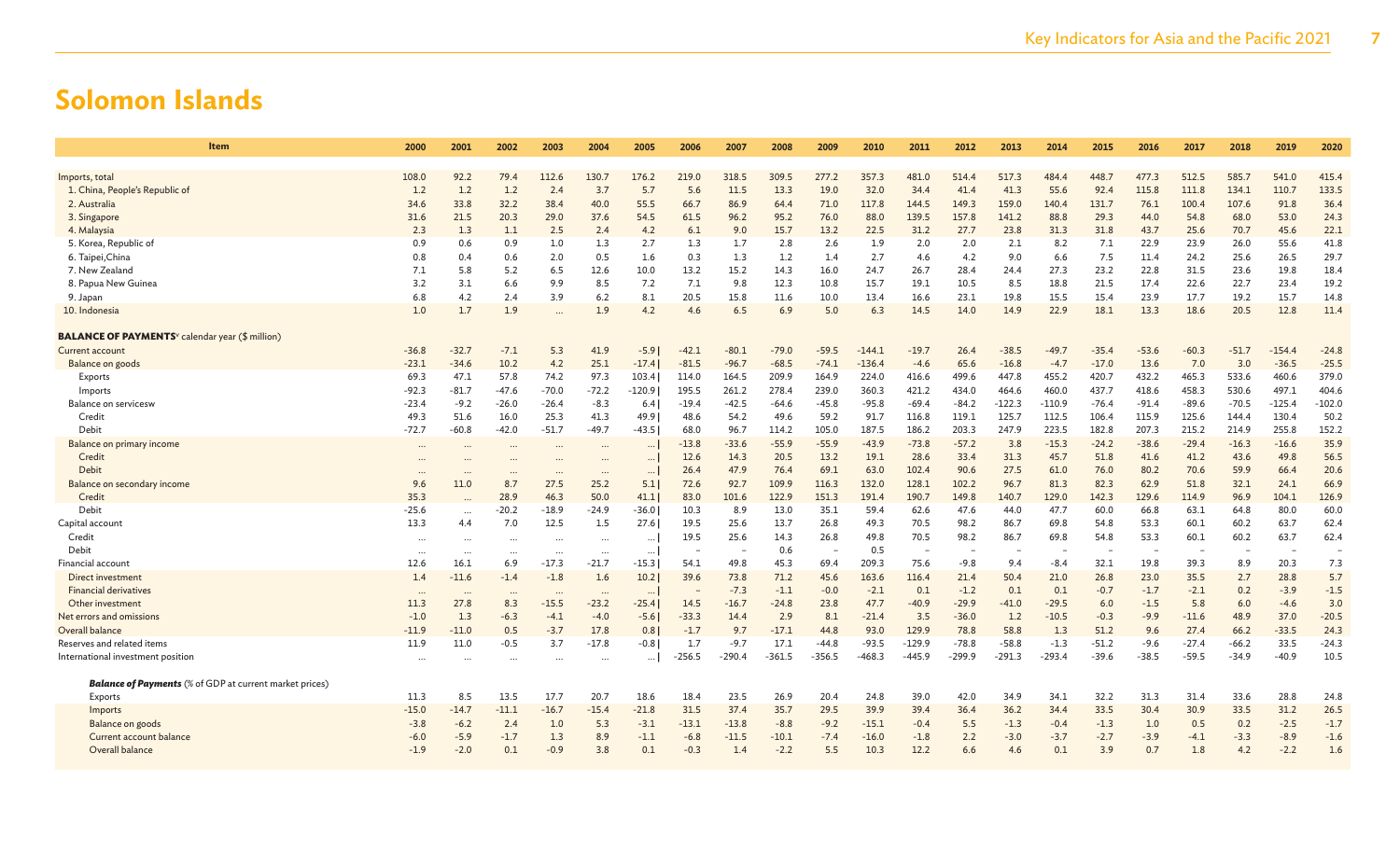| <b>Item</b>                                                    | 2000        | 2001          | 2002          | 2003           | 2004          | 2005        | 2006        | 2007          | 2008           | 2009        | 2010          | 2011          | 2012        | 2013           | 2014          | 2015         | 2016          | 2017          | 2018          | 2019          | 2020     |
|----------------------------------------------------------------|-------------|---------------|---------------|----------------|---------------|-------------|-------------|---------------|----------------|-------------|---------------|---------------|-------------|----------------|---------------|--------------|---------------|---------------|---------------|---------------|----------|
| <b>INTERNATIONAL RESERVES</b> as of end of period (\$ million) |             |               |               |                |               |             |             |               |                |             |               |               |             |                |               |              |               |               |               |               |          |
| Total                                                          | 32.0        | 18.1          | 18.7          | 37.0           | 79.8          | 94.8        | 104.1       | 120.5         | 88.8           | 146.0       | 265.8         | 412.3         | 499.5       | 531.5          | 506.9         | 534.1        | 526.4         | 574.1         | 616.3         | 570.6         | 661.0    |
| Gold, national valuation                                       | $\cdots$    | $\cdots$      | $\cdots$      | $\cdots$       | $\cdots$      | $\cdots$    |             | $\cdots$      | $\cdots$       | $\cdots$    |               |               | 30.0        | 40.0           | 40.0          | 40.0         | 40.0          | 31.0          | 30.0          | 35.6          | $\cdots$ |
| Foreign exchange                                               | 31.3        | 17.4          | 17.9          | 36.2           | 79.0          | 94.0        | 103.2       | 119.7         | 88.0           | 130.6       | 250.7         | 397.2         | 454.2       | 476.2          | 453.8         | 481.4        | 477.5         | 537.6         | 580.3         | 529.1         | 655.1    |
| Reserve position in the IMF                                    | 0.7         | 0.7           | 0.7           | 0.8            | 0.9           | 0.8         | 0.8         | 0.9           | 0.8            | 0.9         | 0.8           | 0.8           | 0.8         | 0.8            | 0.8           | 0.8          | 4.2           | 4.5           | 4.4           | 4.4           | 4.5      |
| SDRs                                                           | 0.0         | 0.0           | 0.0           | 0.0            | 0.0           | 0.0         | 0.0         | 0.0           | 0.0            | 14.5        | 14.3          | 14.2          | 14.4        | 14.5           | 12.3          | 11.9         | 4.7           | 1.0           | 1.7           | 1.6           | 1.4      |
| <b>EXCHANGE RATES (SI\$-\$)</b>                                |             |               |               |                |               |             |             |               |                |             |               |               |             |                |               |              |               |               |               |               |          |
| End of period                                                  | 5.1         | 5.6           | 7.5           | 7.5            | 7.5           | 7.6         | 7.6         | 7.7           | 8.0            | 8.1         | 8.1           | 7.4           | 7.3         | 7.4            | 7.4           | 8.1          | 8.2           | 7.9           | 8.1           | 8.2           | 8.0      |
| Average of period                                              | 5.1         | 5.3           | 6.7           | 7.5            | 7.5           | 7.5         | 7.6         | 7.7           | 7.7            | 8.1         | 8.1           | 7.6           | 7.4         | 7.3            | 7.4           | 7.9          | 7.9           | 7.9           | 8.0           | 8.2           | 8.2      |
|                                                                |             |               |               |                |               |             |             |               |                |             |               |               |             |                |               |              |               |               |               |               |          |
| <b>EXTERNAL INDEBTEDNESS</b> as of end of year (\$ million)    |             |               |               |                |               |             |             |               |                |             |               |               |             |                |               |              |               |               |               |               |          |
| Total debt outstanding and disbursed                           | 156.2       | 164.0         | 180.7         | 181.2<br>172.2 | 179.6         | 167.4       | 174.4       | 178.3         | 166.9          | 172.4       | 230.8         | 257.5         | 228.1       | 204.0          | 187.5         | 207.5        | 263.8         | 376.7         | 323.5         | 350.5         | $\cdots$ |
| Long-term debt                                                 | 152.1       | 158.8         | 175.5         |                | 166.6         | 151.2       | 157.9       | 173.9         | 162.8<br>137.1 | 154.4       | 201.9         | 210.3         | 191.5       | 166.0<br>101.1 | 140.8<br>89.6 | 158.0        | 205.6         | 327.8         | 263.4         | 299.3         | $\cdots$ |
| Public and publicly guaranteed                                 | 120.7       | 130.9<br>28.0 | 150.2<br>25.3 | 151.3<br>20.9  | 155.3<br>11.2 | 144.2       | 150.9       | 148.1<br>25.9 | 25.8           | 132.9       | 125.3<br>76.6 | 117.8<br>92.4 | 110.2       | 64.9           |               | 81.2         | 86.7          | 96.5          | 96.0<br>167.4 | 98.1<br>201.3 | $\cdots$ |
| Private nonguaranteed<br>Short-term debt                       | 31.5<br>3.2 | 4.4           | 4.3           | 8.1            | 12.1          | 7.0<br>15.3 | 7.0<br>15.5 | 3.4           | 3.1            | 21.5<br>2.5 | 4.0           | 12.9          | 81.3<br>2.0 | 3.0            | 51.1<br>15.0  | 76.8<br>21.7 | 118.9<br>34.7 | 231.3<br>27.9 | 43.0          | 36.2          | $\cdots$ |
| Use of IMF credit                                              | 0.9         | 0.8           | 0.9           | 1.0            | 1.0           | 0.9         | 1.0         | 1.0           | 1.0            | 15.5        | 24.9          | 34.4          | 34.6        | 34.9           | 31.8          | 27.7         | 23.6          | 21.0          | 17.1          | 15.0          | $\cdots$ |
| External debt (% of GNI)                                       | 36.8        | 38.6          | 51.8          | 51.9           | 44.9          | 35.0        | 33.2        | 30.4          | 26.0           | 25.4        | 28.7          | 26.4          | 20.1        | 15.8           | 14.2          | 16.2         | 19.7          | 25.9          | 20.6          | 22.3          | $\cdots$ |
| Total long-term debt (% of total debt)                         | 97.4        | 96.8          | 97.1          | 95.0           | 92.7          | 90.3        | 90.5        | 97.5          | 97.6           | 89.5        | 87.5          | 81.7          | 83.9        | 81.4           | 75.1          | 76.2         | 77.9          | 87.0          | 81.4          | 85.4          | $\cdots$ |
| Short-term debt (% of total debt)                              | 2.1         | 2.7           | 2.4           | 4.5            | 6.7           | 9.1         | 8.9         | 1.9           | 1.8            | 1.5         | 1.7           | 5.0           | 0.9         | 1.5            | 8.0           | 10.5         | 13.2          | 7.4           | 13.3          | 10.3          |          |
| Debt service (% of exports of goods and services)              | 7.1         | 7.2           | 11.0          | 9.9            | 14.6          | 9.1         | 2.5         | 6.0           | 5.4            | 4.2         | 6.2           | 2.7           | 4.6         | 7.3            | 2.8           | 2.4          | 3.8           | 4.0           | 5.6           | 2.6           | $\cdots$ |
|                                                                |             |               |               |                |               |             |             |               |                |             |               |               |             |                |               |              |               |               |               |               |          |
| Debt service transactions during the year (\$ million)         |             |               |               |                |               |             |             |               |                |             |               |               |             |                |               |              |               |               |               |               |          |
| Principal repayments on long-term debt                         | 6.2         | 4.5           | 3.3           | 5.5            | 12.3          | 10.0        | 2.8         | 10.7          | 10.8           | 7.6         | 17.5          | 12.6          | 21.8        | 38.9           | 13.5          | 8.5          | 13.2          | 17.1          | 29.5          | 9.8           | 56.0     |
| Interest on long-term debt                                     | 2.7         | 2.5           | 2.3           | 3.9            | 6.3           | 3.9         | 1.3         | 3.2           | 4.3            | 2.4         | 3.2           | 2.6           | 8.0         | 5.3            | 2.2           | 2.2          | 5.1           | 4.0           | 6.0           | 3.2           | 7.0      |
| Interest on short-term debt                                    | 0.1         | 0.1           | 0.0           | 0.0            | 0.0           | 0.1         | 0.2         | $\cdots$      | $\cdots$       | 0.0         | $\cdots$      | 0.0           | 0.0         | 0.0            | 0.1           | 0.3          | 0.7           | 0.7           | 1.5           | 1.2           | $\cdots$ |
| Average terms of new commitments                               |             |               |               |                |               |             |             |               |                |             |               |               |             |                |               |              |               |               |               |               |          |
| Interest rate (% per annum)                                    | 0.8         | 2.9           | $\cdots$      | $\cdots$       | $\cdots$      | 5.0         | $\cdots$    |               |                | 3.5         | $\cdots$      |               | 1.4         | $\cdots$       | 1.0           | 0.8          | 1.4           | $\cdots$      | 0.8           | 1.1           |          |
| Maturity (years)                                               | 40.0        | 26.6          | $\cdots$      | $\cdots$       | $\cdots$      | 5.1         | 4.0         | $\cdots$      | $\cdots$       | 24.5        | $\cdots$      | $\cdots$      | 31.8        | $\cdots$       | 37.4          | 39.8         | 31.8          | $\cdots$      | 38.4          | 35.0          |          |
| Grace period (years)                                           | 10.5        | 4.9           | $\cdots$      |                |               | 0.0         | 0.6         | $\cdots$      | $\cdots$       | 3.5         |               |               | 8.3         | $\cdots$       | 9.8           | 10.3         | 8.3           | $\cdots$      | 8.9           | 8.8           |          |
| Grant element (%)                                              | 57.8        | 22.1          |               |                | $\cdots$      | $-0.2$      | 10.4        |               |                | 13.7        |               |               | 43.2        | $\cdots$       | 52.2          | 57.6         | 43.3          |               | 55.7          | 49.4          |          |
|                                                                |             |               |               |                |               |             |             |               |                |             |               |               |             |                |               |              |               |               |               |               |          |

... = data not available; | = marks break in series; - = magnitude equals zero; (-/+) 0.0 = magnitude is less than half of unit employed; \* = provisional, preliminary, estimate, budget figure; \$ = United States dollars; c fob = free on board; GNI = gross national income; IMF = International Monetary Fund; km<sup>2</sup> = square kilometer; kWh = kilowatt-hour; L = liter; NPISHs = nonprofit institution serving households; Q = quarter; SDRs = special

a For 2000–2009, population figures were revised using the growth rate between the 1999 and 2009 population and housing censuses. For 2010–2019, data are projections from the Solomon Islands National Statistics Office.

b Labor force is calculated as the sum of employed, unpaid work, and unemployed.

c For 2009, the figure refers to paid employment.

d Unpaid work includes producing goods mainly for own consumption, voluntary work, and/or unpaid family work.

e As per International Labour Organization's disclaimer for this dataset, the imputed observations are not based on national data, are subject to high uncertainty and should not be used for country comparisons or rankings.

f Data exclude unpaid work.

g For 2003 onward, there are changes in basic concepts in line with the changing of the base year to 2012 and a closer consistency with the System of National Accounts 2008. Improvements to methodologies, data sources, con

h No rebalancing had been carried out on estimates from 2003 to 2011, and therefore the GDP series by industry structure for this period do not add up.

i For 2000–2002, includes information and communication.

j For 2003 onward, data are calculated based on the annual population average.

k Refers to gross agricultural production index.